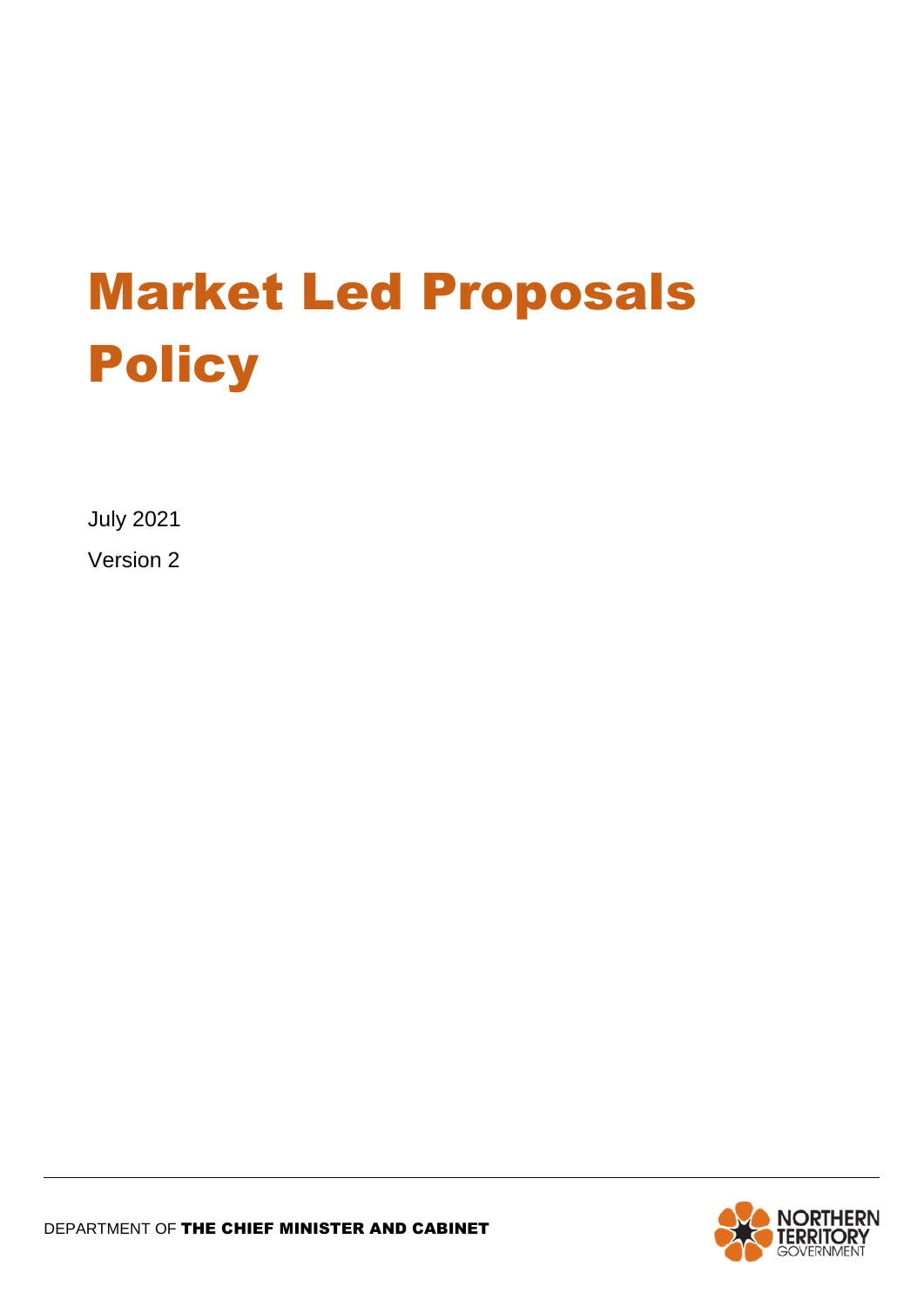| <b>Document details</b>                           |                                    |
|---------------------------------------------------|------------------------------------|
| <b>Document title</b>                             | <b>Market Led Proposals Policy</b> |
| <b>Contact details</b>                            | <b>Investment Territory</b>        |
|                                                   | Phone: (08) 8946 9555              |
|                                                   | Email: majorprojects@nt.gov.au     |
| Date and version                                  | <b>July 2021</b>                   |
|                                                   | Version 2                          |
| <b>Approved by</b>                                |                                    |
| Date approved                                     |                                    |
| <b>Document review</b><br>(for example, annually) |                                    |

| <b>Change history</b> |                  |                 |                                                                                          |
|-----------------------|------------------|-----------------|------------------------------------------------------------------------------------------|
| <b>Version</b>        | <b>Date</b>      | <b>Author</b>   | <b>Change details</b>                                                                    |
|                       | February 2018    | Jason Robertson | Final                                                                                    |
| 2                     | <b>July 2021</b> | Jason Finlay    | Updated with reporting requirements<br>as well as revisions to reflect updated<br>agency |
|                       |                  |                 |                                                                                          |
|                       |                  |                 |                                                                                          |

| <b>Acronyms</b><br>The following acronyms are used in this document |                                              |  |
|---------------------------------------------------------------------|----------------------------------------------|--|
| <b>Acronyms</b>                                                     | <b>Full form</b>                             |  |
| <b>MLPP</b>                                                         | <b>Market-Led Proposals Policy</b>           |  |
| <b>NTG</b>                                                          | Northern Territory Government                |  |
| <b>UPP</b>                                                          | <b>Unsolicited Proposal Policy</b>           |  |
| <b>JSC COORD</b>                                                    | Job Standing Committee of Coordination       |  |
| IΤ                                                                  | <b>Investment Territory</b>                  |  |
| CM&C                                                                | Department of the Chief Minister and Cabinet |  |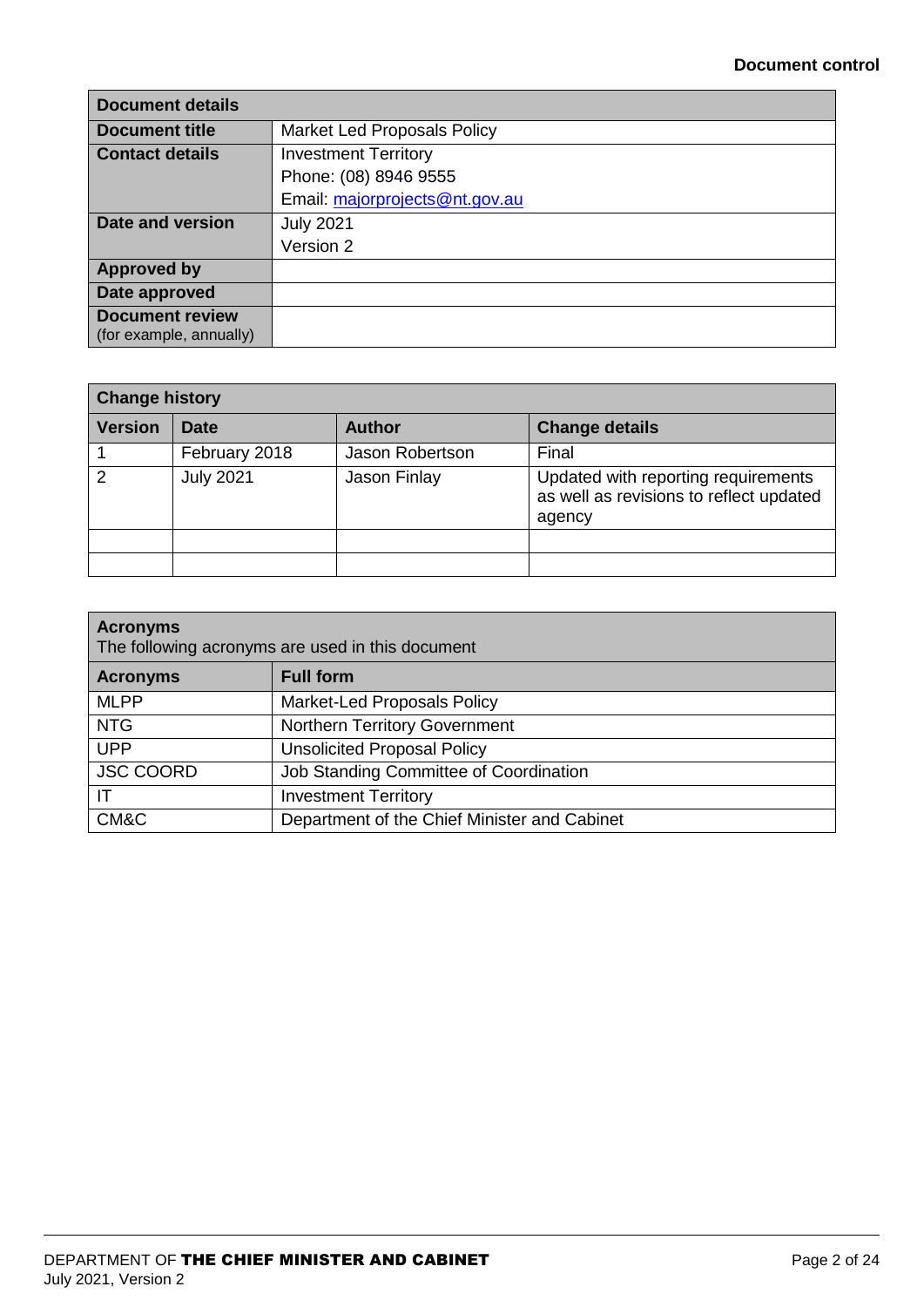# **Foreword**

Private investment is critical to stimulating economic activity, creating jobs, growing labour force skills and expertise, and making the Northern Territory welcoming and liveable.

The Market-Led Proposals Policy (**MLPP**) provides an opportunity for the Northern Territory Government (**NT Government**) and the private sector to work together to meet the needs of Territorians.

The MLPP outlines the process for Proponents seeking to approach Government with Proposals that provide tangible benefits to the Northern Territory and provides guidance on how Proposals will be considered.

The MLPP makes it easier to do business in the Northern Territory and deliver great outcomes for both Proponents and the taxpayers by creating an interactive process between the NT Government and Proponents. The process aligns the effort and costs of the Proponent with the level of interest from the NT Government to develop Proposals that address Northern Territory priorities.

The MLPP recognises that every Proposal and Proponent is different and provides the NT Government with the flexibility to progress proposals in a way that delivers value-for-money for taxpayers, while providing certainty and advice to the private sector as early as possible to encourage good ideas to be developed and brought forward.

The government recognises the importance of protecting the Intellectual Property of proponents that bring forward truly innovative proposals. The MLPP incorporates a clear process around the identification and use of Intellectual Property and the obligations of the Proponent and the NT Government at each stage of the process.

NT Government welcomes Proposals that meet the MLPP criteria, and looks forward to working with private investors to generate private investment, sustainable economic growth and create jobs in the Northern Territory.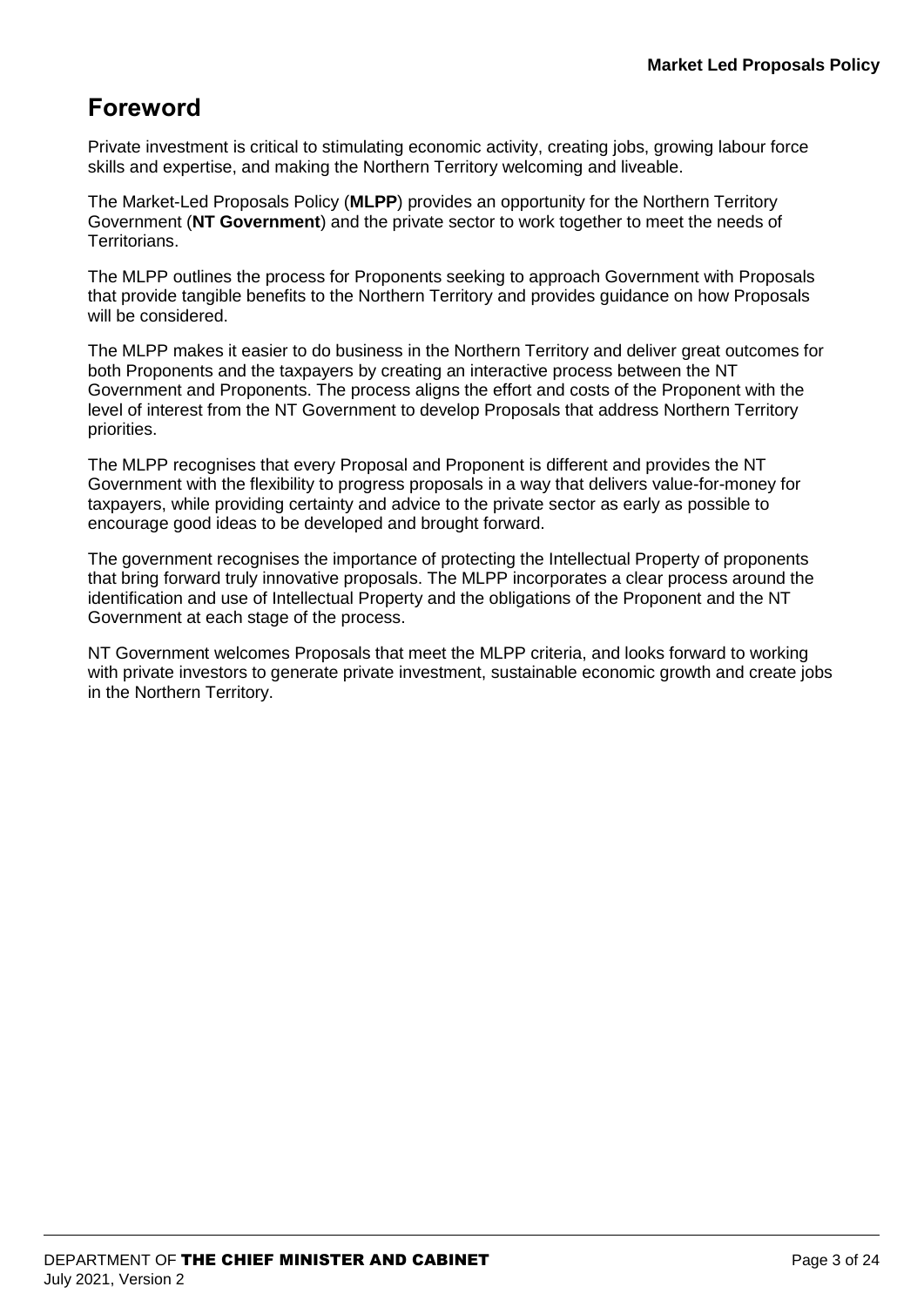# **What is a Market-Led Proposal?**

## **Introduction**

The Northern Territory recognises the need for Government to work with the private sector to deliver services, infrastructure and projects through unique and innovative solutions.

The release of the MLPP follows a commitment in the Northern Territory Infrastructure Strategy to review the Unsolicited Proposal Policy (**UPP**). The MLPP is designed to allow Proponents to develop ideas and opportunities that would not otherwise have been considered or available to the Northern Territory, or would have been considered at a significantly later point in time.

The MLPP encourages the private sector to innovate and deliver services, infrastructure and projects that are in the public interest, while maintaining an open, transparent, fair and consistent process that adheres to high standards of probity and public accountability.

The MLPP came into effect in February 2018 and replaced the UPP entirely. The MLPP was amended in July 2021 to reflect changes in responsibility following Machinery of Government and to require monthly reporting to the Minister and quarterly reporting to Cabinet.

The MLPP sets out the requirements for a Market-Led Proposal (**Proposal**), how Proposals are assessed by the NT Government and the process used to progress worthy Proposals.

## **Objectives**

In implementing the MLPP the NT Government's objectives are to:

- generate private investment;
- drive opportunities for job creation in the Northern Territory;
- promote development of innovative ideas and strategies to advance economic development;
- ensure a fair and transparent process to advance private sector proposals.

#### **Market-Led Proposals**

A Market-Led Proposal is a commercial proposal initiated and submitted by a private or nongovernment sector Proponent, to deliver infrastructure and/or services that will provide tangible benefits to the Northern Territory community.

For the purposes of this MLPP, a Proposal:

- 1. requires a financial or non-financial contribution from the NT Government (such as provision of land or access to NT Government assets, the granting of a concession or waiver of a right or the provision of resources and expertise by the NT Government)
- 2. is not in response to or pre-empting a NT Government request for proposal, expression of interest or other NT Government procurement action

The Market-led Proposals Policy is aimed at proposals that exceed \$10 million in value. Smaller proposals will also be considered under this policy at the discretion of the NT Government.

Proposals must meet a range of assessment criteria and will only proceed under the MLPP framework if it is in the public interest, meets the NT Government's objectives, and provides benefits to the community.

The MLPP process is not a means to circumvent regular procurement requirements.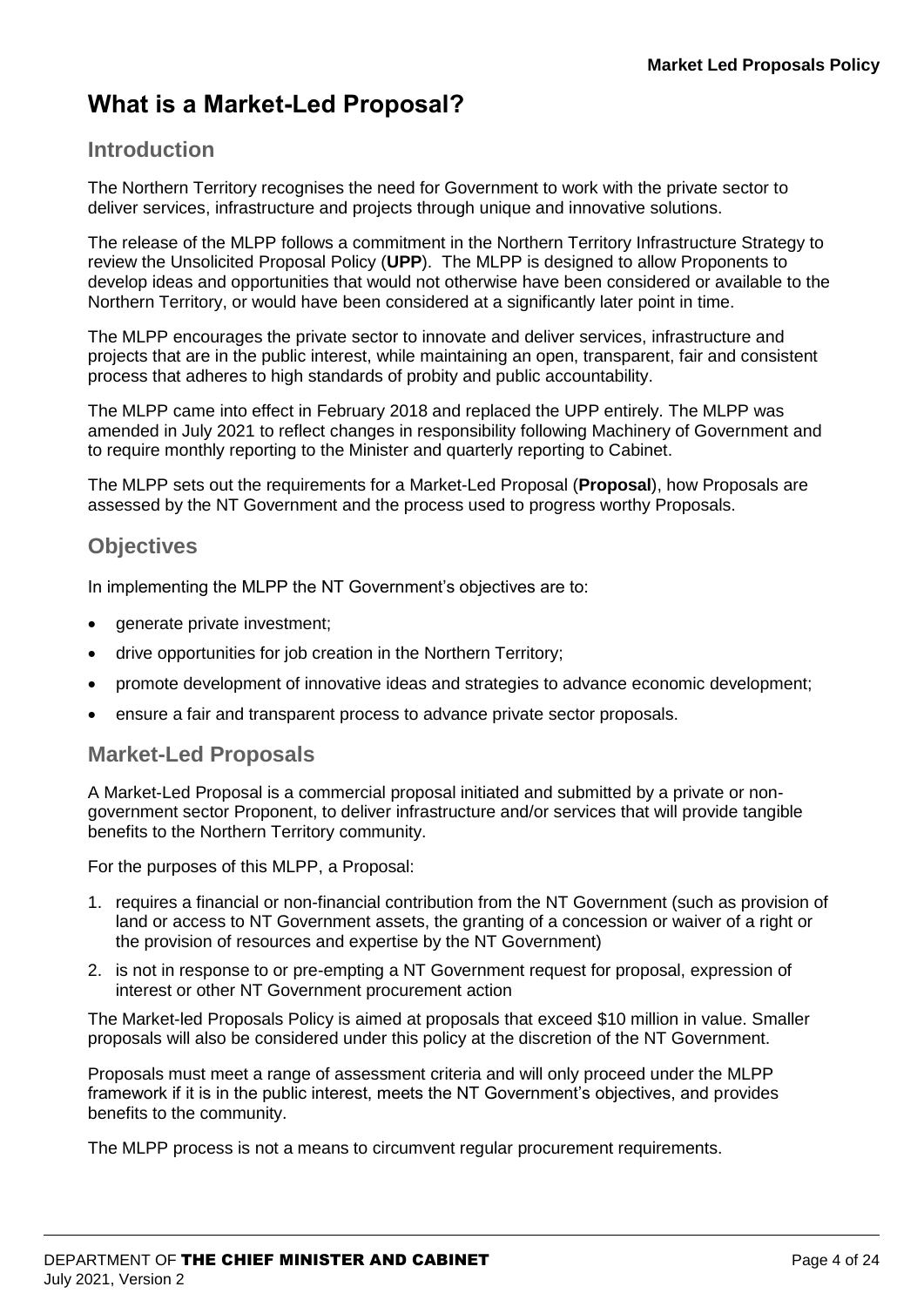## **Application and Assessment Process**

The NT Government acknowledges that the development of a Market-Led Proposal requires substantial time and resources.

To align the effort of the Proponent with the level of interest from the NT Government, the application process will be undertaken in stages:

- **Pre-submission Meeting**
- **Stage 1:** Initial Proposal
- **Stage 2:** Detailed Proposal
- **Stage 3:** Negotiations

A high-level application in the form of an Initial Proposal is submitted for assessment to enable the NT Government to determine whether the proposal should be considered further and the process to be used to progress the project.

This provides clarity for Proponents on how their proposal will be progressed before more time and resources are invested in developing a Detailed Proposal.

Proposals that are more appropriately dealt with through existing NT Government procurement actions will be refused MLPP status, and referred to the relevant NT Government agency for consideration. Government may also decide at this stage that the proposal does not merit progress at all.

#### **Delivery Process**

The MLPP aims to facilitate and encourage unique and innovative solutions, while ensuring a robust process that delivers value-for-money for the Northern Territory. The NT Government will typically run a competitive process when purchasing services or infrastructure or when making NT Government assets available to the private sector. This is to ensure that process transparency and competitive tension delivers the best outcomes for the Northern Territory from the use of NT Government resources.

The Market-Led Proposals process recognises there may be occasions where there is justification and benefit to the NT Government in dealing exclusively with a single Proponent.

The NT Government recognises that every Proposal and Proponent is different and therefore the delivery process will reflect these specific circumstances. However, in broad terms, the NT Government will either deal exclusively with the Proponent to deliver the Proposal, or will, with the agreement of the Proponent, test the market to determine the capacity for others to deliver the Proposal.

#### **Exclusive Process**

An Exclusive Process may be used where it is demonstrated that direct negotiations with the Proponent is in the public interest. The Proponent must clearly demonstrate that it meets the assessment criteria and warrants the NT Government entering into an exclusive arrangement outside of an open competitive process.

Proposals that are delivered through an exclusive process will, wherever possible, require Proponents to engage competitive tendering for project components to ensure value-for-money for the NT Government.

Once an Exclusive Process has been determined to be the most appropriate delivery method, the Proposal will either be delivered exclusively by the Proponent or not proceed. The Proposal will not be subject to a modified competitive process.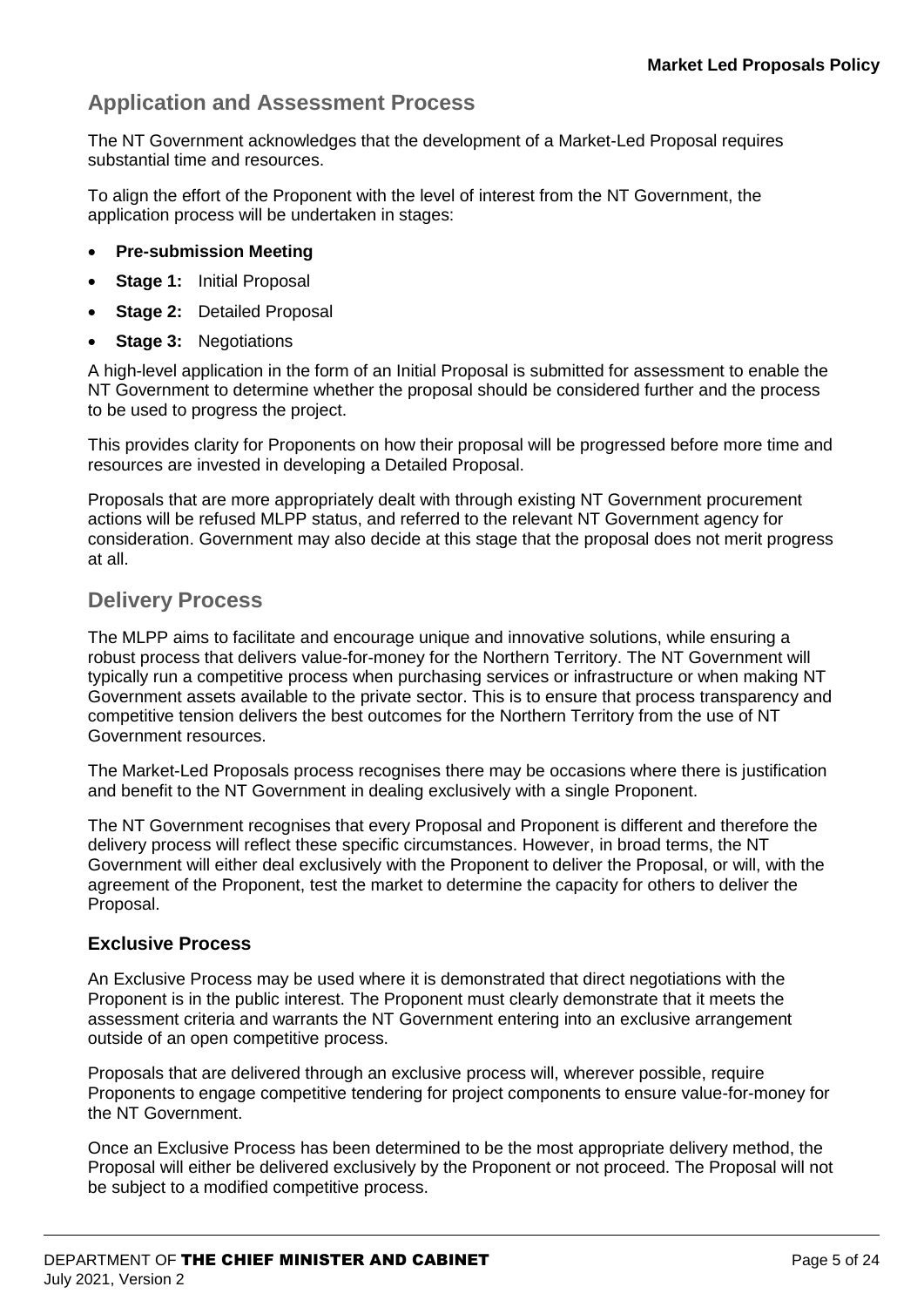Attachment B contains more details about potential Exclusive Process approaches.

#### **Modified Competitive Process**

The NT Government may consider undertaking a modified competitive process where it has been determined that the Proposal has sufficient merit and meets the assessment criteria, but the Proposal should be tested through a competitive market process.

A modified competitive process will be used to determine if other parties could deliver similar outcomes, within similar timeframes and for comparable value as to what has been proposed. The particular process will be determined on a case-by-case basis, with the agreement of the Proponent, depending on the nature of the Proposal.

#### **Standard Competitive Process**

A standard competitive process is appropriate for projects where it has been determined that the Proposal is has sufficient merit but there are a range of other parties readily available that could deliver similar outcomes and with comparable value for the Northern Territory.

The NT Government will further investigate the proposal to determine whether there is merit in proceeding to a standard competitive tender process. The process will be conducted in accordance with standard government policies and outside the MLPP framework.

#### **Reporting requirements**

Investment Territory will provide monthly reporting to the Minister and quarterly reporting to Cabinet in relation to the number of proposals accepted for assessment at stage 1 and progress through the subsequent stages.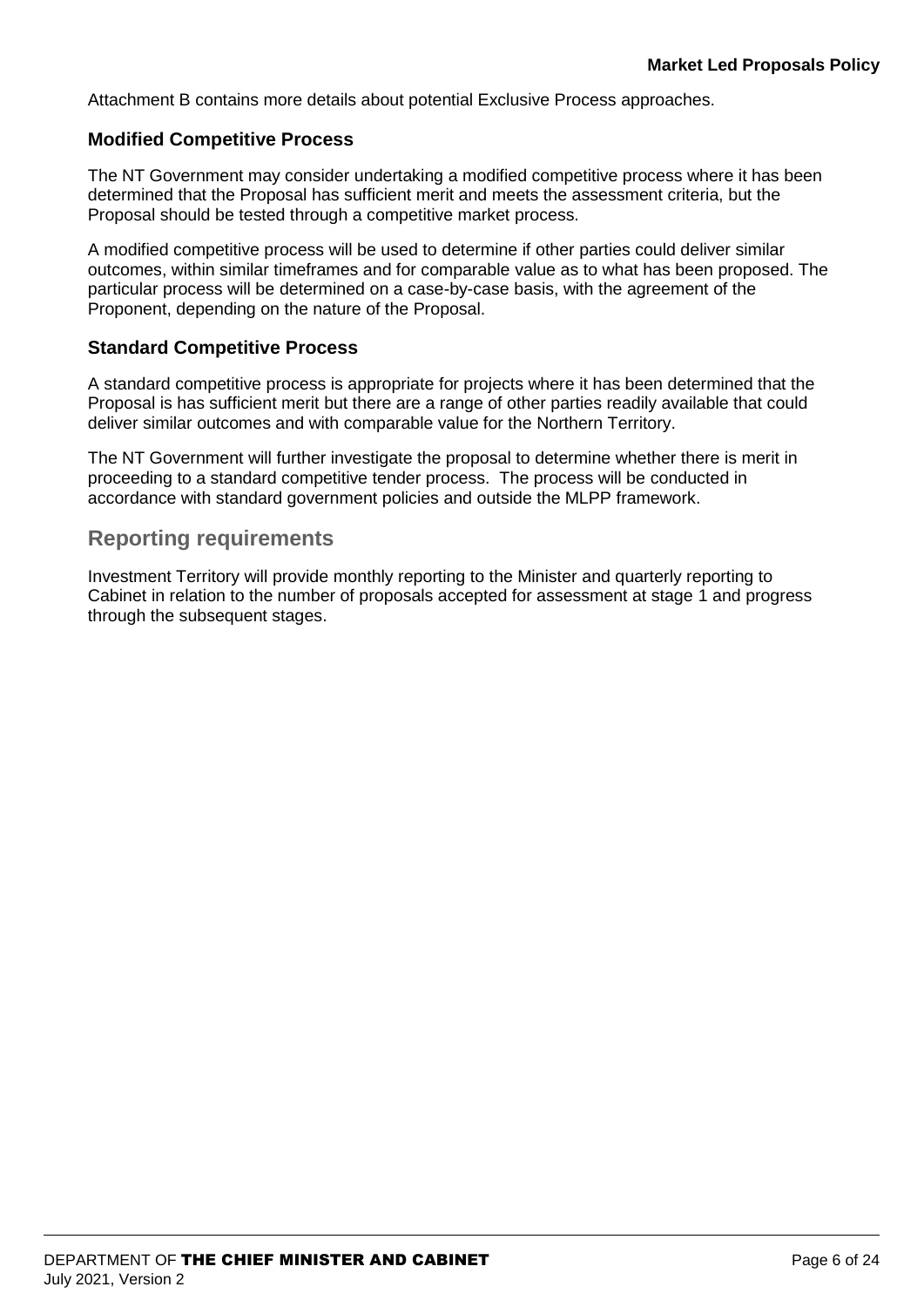# **Process Overview**

#### **Figure 1: MLPP Process**

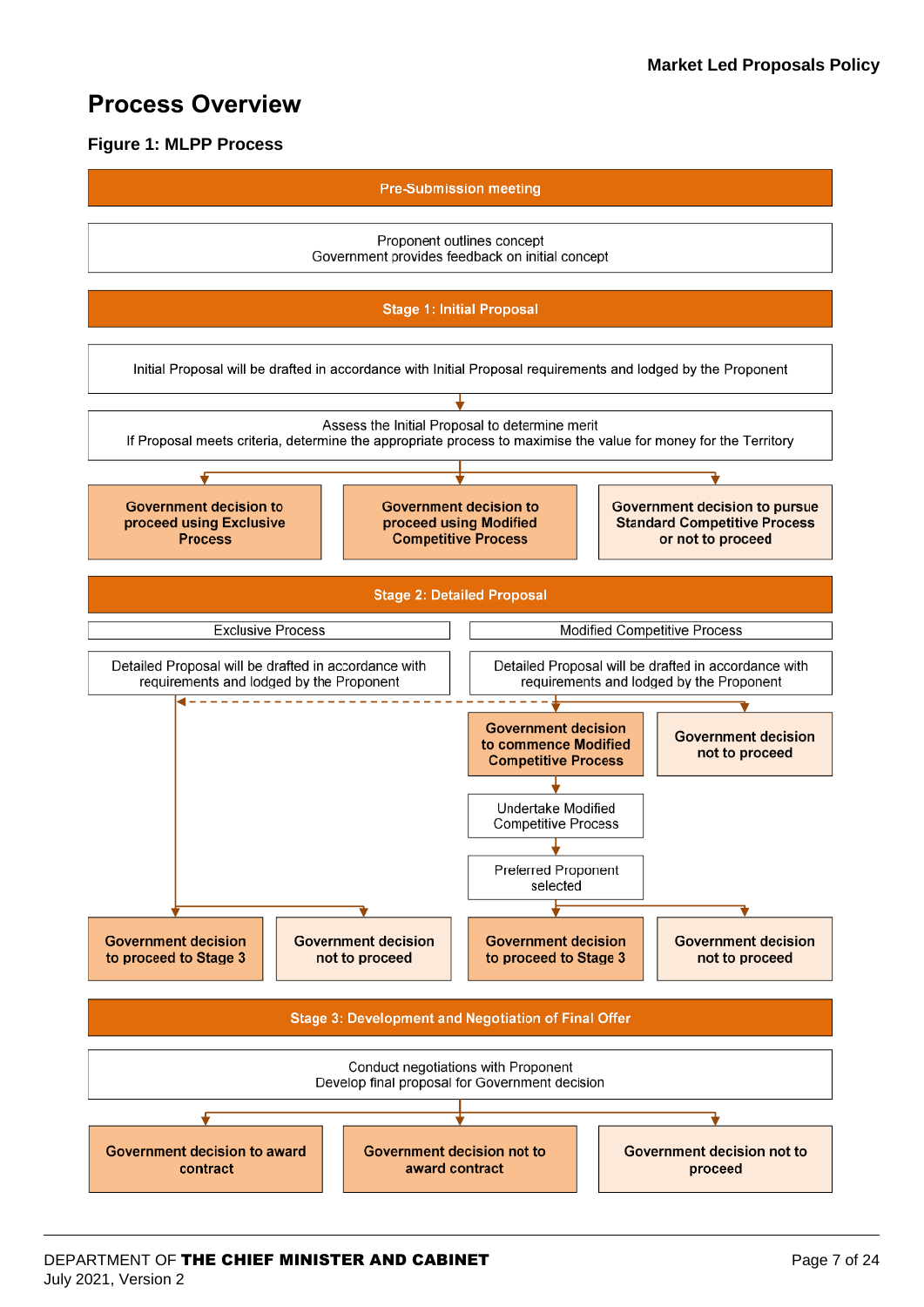# **Governance**

Details regarding the governance structure of the Market-Led Proposals process are provided below.



#### **Figures 2: MLPP Governance Structure**

# **Jobs Standing Committee of Coordination**

The Jobs Standing Committee (**JSC COORD**) comprises Chief Executive Officers from the primary NT Government economic development agencies including the Departments of:

- Industry, Tourism and Trade
- the Chief Minister and Cabinet
- Treasury and Finance
- Infrastructure, Planning and Logistics
- Corporate and Digital Development
- Environment, Parks and Water Security.

#### **Senior Officers Group**

The Senior Officers Group comprises senior officers from the Departments of:

- the Chief Minister and Cabinet
- Treasury and Finance.

In addition, the Senior Officers Group will also include senior officers from relevant NT Government agencies as required with interest or experience in the specific Proposal.

#### **Investment Territory**

The Investment Territory division of the Department of the Chief Minister and Cabinet (**CM&C**) is responsible for the administration of the MLPP including the initial assessment of a Proposal and providing a single point of contact for the Proponent.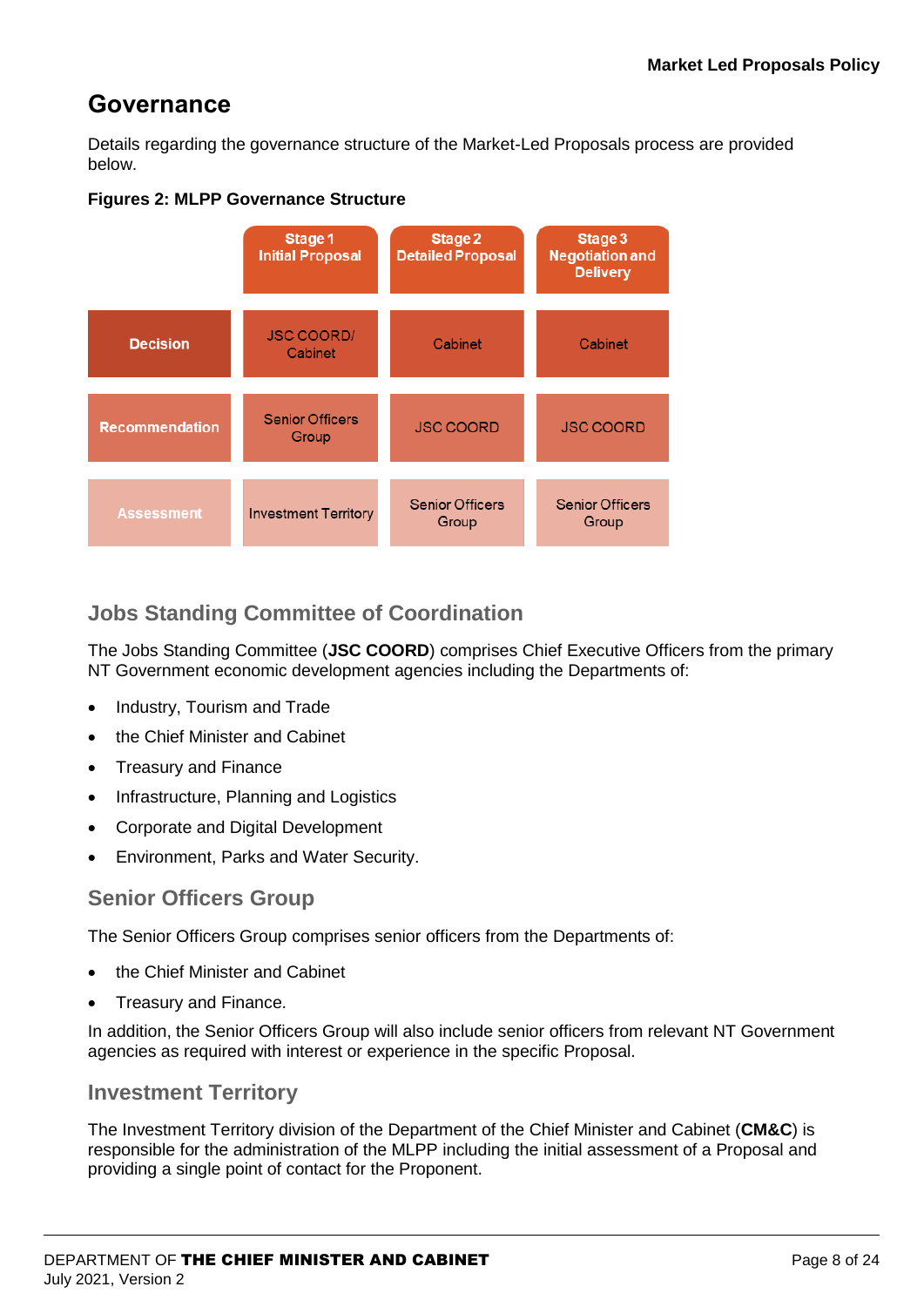# **Pre-Submission Meeting**

## **Overview**

The Pre-submission meeting provides the Proponents with an opportunity to discuss their concept or Proposal informally before submitting an Initial Proposal.

This process will help a Proponent to:

- assess whether the Proposal is likely to meet the requirements for a Market-Led Proposal
- test the Proposal's alignment with NT Government priorities
- consider whether the benefits of the Proposal are likely to warrant dedicating resources to progressing the Proposal
- prepare the required documentation for an Initial Proposal.

This process is mandatory and will guide Proponent consideration of resourcing commitments for an Initial Proposal.

## **Proponent responsibilities**

- The Proponent is required to provide sufficient information to inform the discussion and respond to requests for further information.
- The Proponent will be required to sign a formal commitment with respect to confidentiality, communication protocols and conflicts of interest.

#### **NT Government responsibilities**

- Investment Territory CM&C, in conjunction with any other relevant Agencies, will provide feedback to the Proponent on the:
	- − alignment of the concept with the MLPP
	- − key aspects of the Proposal that warrant further consideration or development prior to submitting an Initial Proposal; and
	- − other approval processes the Proponent may need to consider in the development of the Proposal.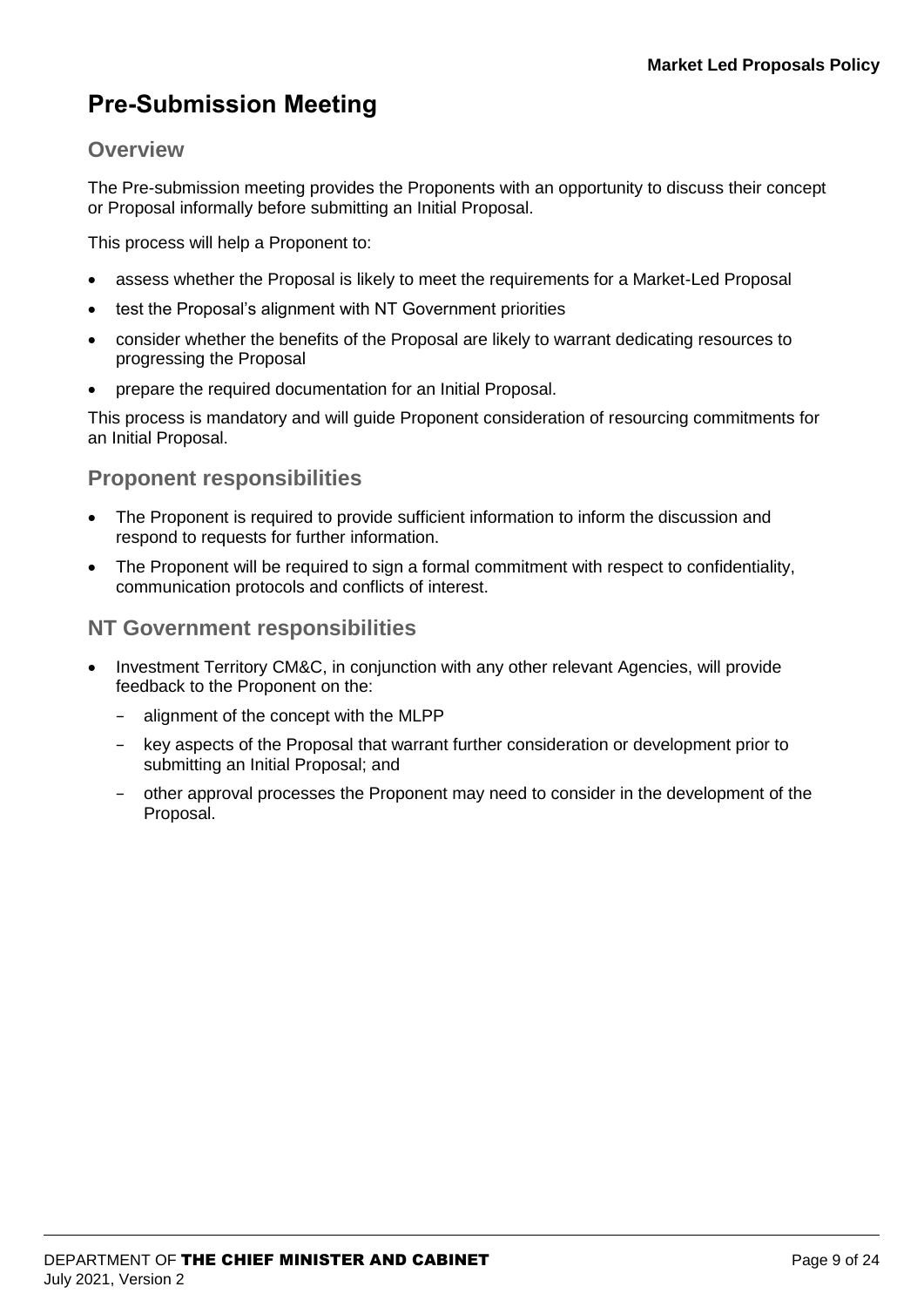# **Stage 1: Initial Proposal**

## **Overview**

The Proponent is required to provide a high-level Proposal that will allow the NT Government to make a decision as to whether to consider the Proposal in more detail and determine the appropriate process to deliver the Proposal.

#### **Figure 3: Initial Proposal Process (Stage 1)**



## **Proponent responsibilities**

- The Proponent is required to submit an Initial Proposal that clearly addresses each of the assessment criteria (refer Attachment A).
- The Initial Proposal should include information on whether the Proponent is seeking an exclusive mandate or is agreeable to going through a competitive process and justification for the approach proposed.

#### **NT Government responsibilities**

- The NT Government will assess the Proposal in terms of its strategic priorities, innovation, likely benefit to the Northern Territory, and how it aligns with the assessment criteria.
- JSC COORD will make a decision as to whether or not to proceed to Stage 2 Detailed Proposal and whether an exclusive or modified competitive process will be adopted if a decision is made to progress to Stage 2.

## **Submission Acceptance**

The Investment Territory CM&C will acknowledge receipt of a Proposal, determine whether the Proposal meets the conditions to be a Market-Led Proposal, addresses all assessment criteria and is otherwise a complete Proposal.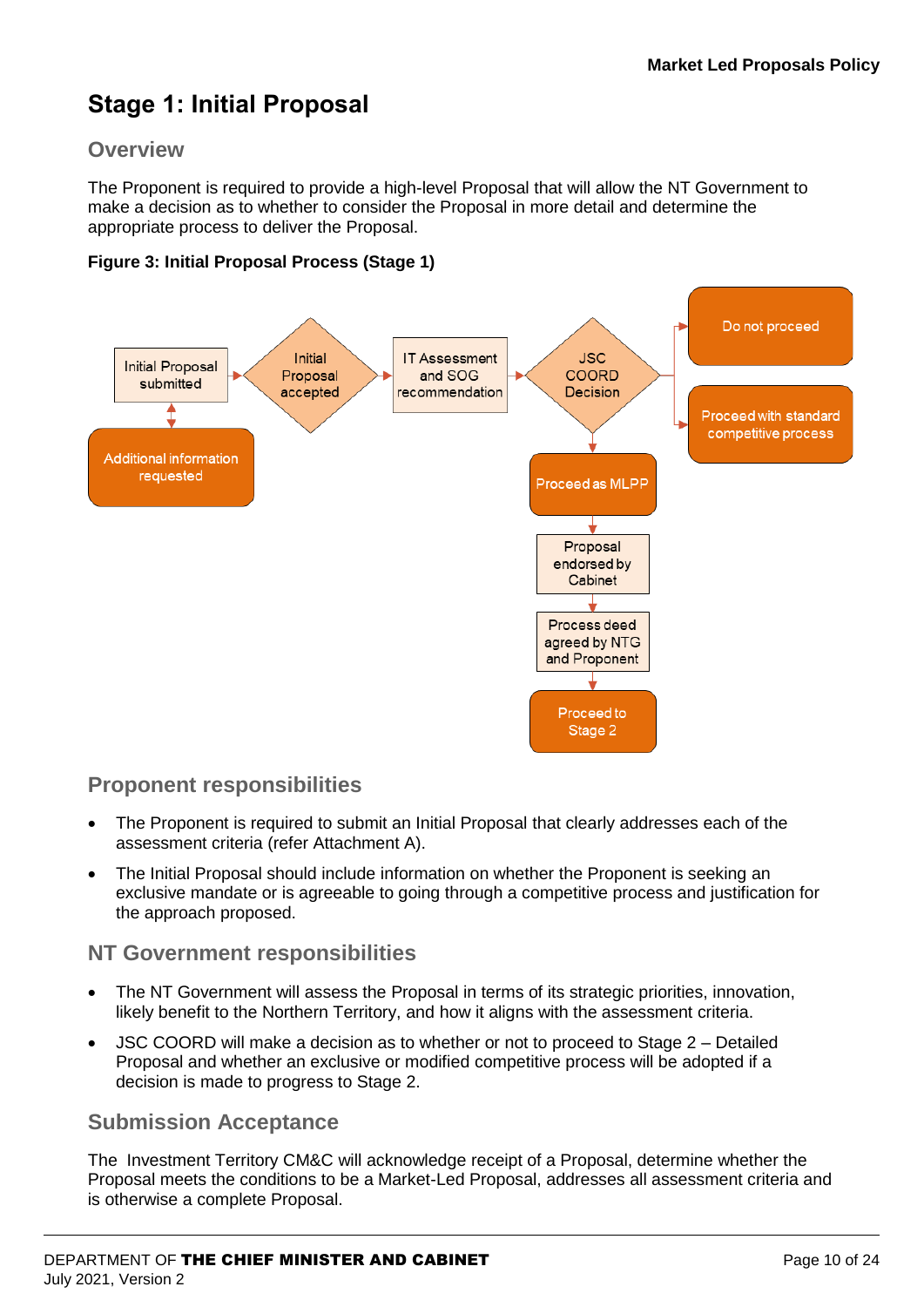#### **Assessment**

An Initial Proposal that is accepted will be assessed by Investment Territory CM&C, in consultation with any other relevant agencies, and provided to SOG to make a recommendation to JSC COORD as the decision making body.

JSC COORD will review the assessment and decide whether or not the Proposal should proceed to Stage 2. JSC COORD may consult with other relevant NT Government agencies as necessary. A decision by JSC COORD to proceed with a Proposal will be confirmed by Cabinet.

#### **Assessment Criteria**

An Initial Proposal will be assessed against the following criteria. A guide on the submission requirements can be found at Attachment A.

#### **1.1 Proposal Merit**

1.1.1 NT Government Priorities

The Proposal must be consistent with NT Government's strategic priorities and plans, satisfy a genuine community or economic need and be affordable in the context of competing budget priorities.

#### 1.1.2 Net public benefit

The Proposal must demonstrate that the expected public benefits (including economic, social and environmental outcomes) will exceed the costs associated with NT Government supporting the Proposal, including opportunities foregone.

#### 1.1.3 Project Feasibility

The Proposal must demonstrate how the commercial viability of the project will be achieved, including the level of NT Government support required.

#### **1.2 Delivery Approach**

- 1.2.1 Allocation of Risk The Proposal must identify key risks and demonstrate that the degree and nature of risks to be accepted by the NT Government (if any) are appropriate and acceptable.
- 1.2.2 Capability and Capacity

The Proposal must demonstrate that the Proponent has the experience, technical expertise, and financial capacity to deliver its Proposal within the timeframe outlined in the Proposal.

#### 1.2.3 Process

The Proposal must demonstrate unique and innovative elements to justify an exclusive or modified competitive process.

#### **Outcomes**

At the conclusion of the assessment process, the NT Government will advise:

- whether the Proposal will proceed to the next stage, and
- the delivery process the NT Government will use to progress the proposal (exclusive process or modified competitive process)

A Stage 2 Process Deed will be agreed that establishes the NT Government's requirements for the Detailed Proposal and outlines the key roles and responsibilities for the NT Government and the Proponent during Stage 2.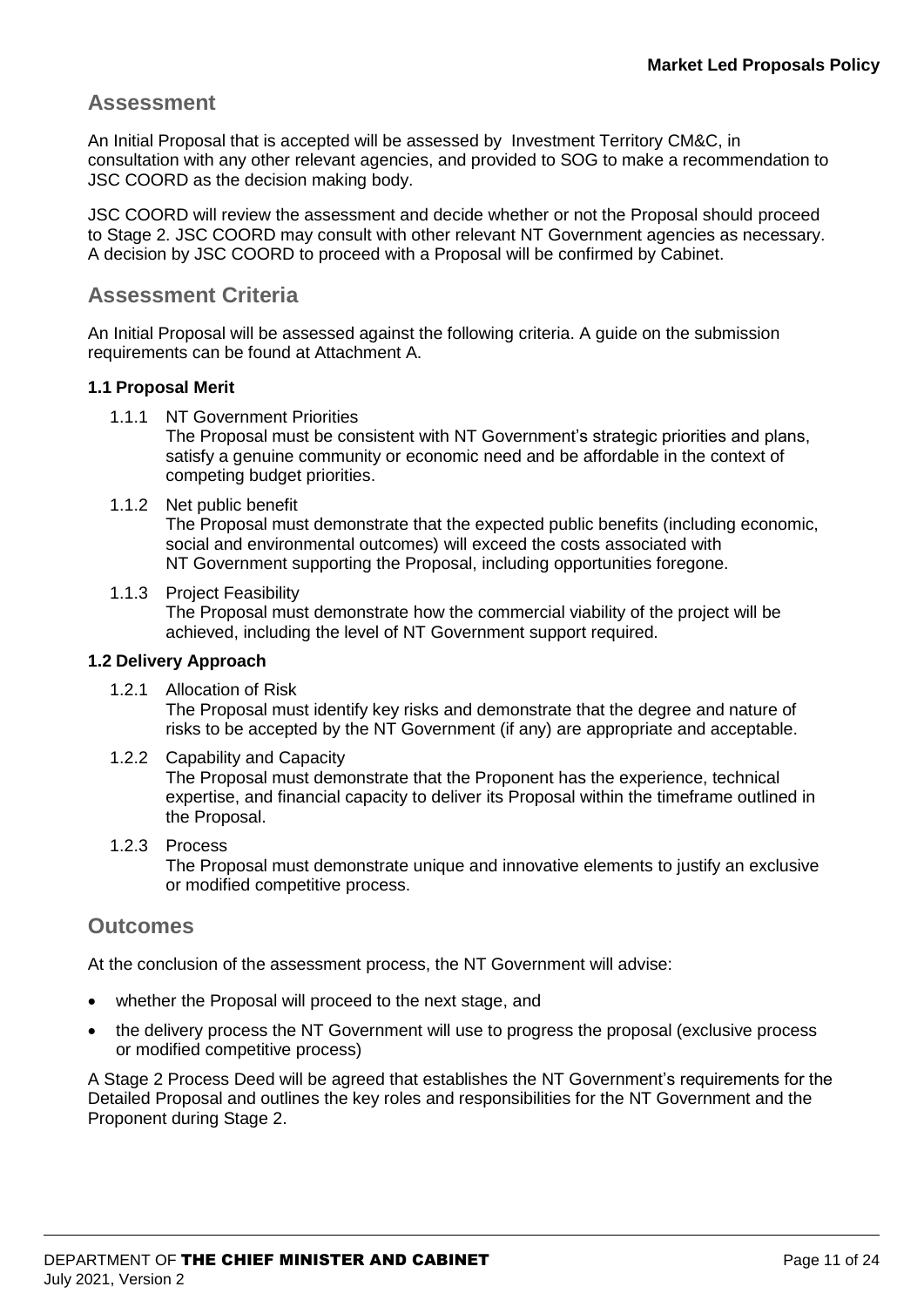The Stage 2 Process Deed may include:

- the format of the Detailed Proposal, including the information required to be submitted and criteria against which the proposal will be assessed
- terms and conditions associated with the Detailed Proposal stage, including exclusivity, probity, consultation and confidentiality commitments
- high level principles and key commercial parameters on which the NT Government is prepared to progress consideration of the Proposal
- parameters around the identification and treatment of Intellectual Property
- for a modified competitive process, any cost reimbursement, the proponent will be given for bringing forward and developing the Detailed Proposal, if the project proceeds to competitive process
- timeframes for submission
- any other conditions for the process to proceed.

The Stage 2 Process Deed requires the agreement of the NT Government and Proponent for the Proposal to proceed.

In the event that a Proposal is rejected, the Proposal will not be eligible for further consideration until 12 months have elapsed since the Initial Submission was made by the Proponent.

#### **Disclosure**

Those Proposals terminating at Stage 1 will be disclosed via aggregated data on the CM&C website, including the broad type of proposal and the reason for not proceeding with the Proposal.

Proposals proceeding to Stage 2 will be subject to high-level disclosure including:

- Name or organisation of Proponent
- Scope and benefits of the Proposal
- Rationale for undertaking an exclusive or modified competitive process.

#### **Timeframe**

The Proponent can expect a response within three months of an Initial Proposal being accepted for consideration.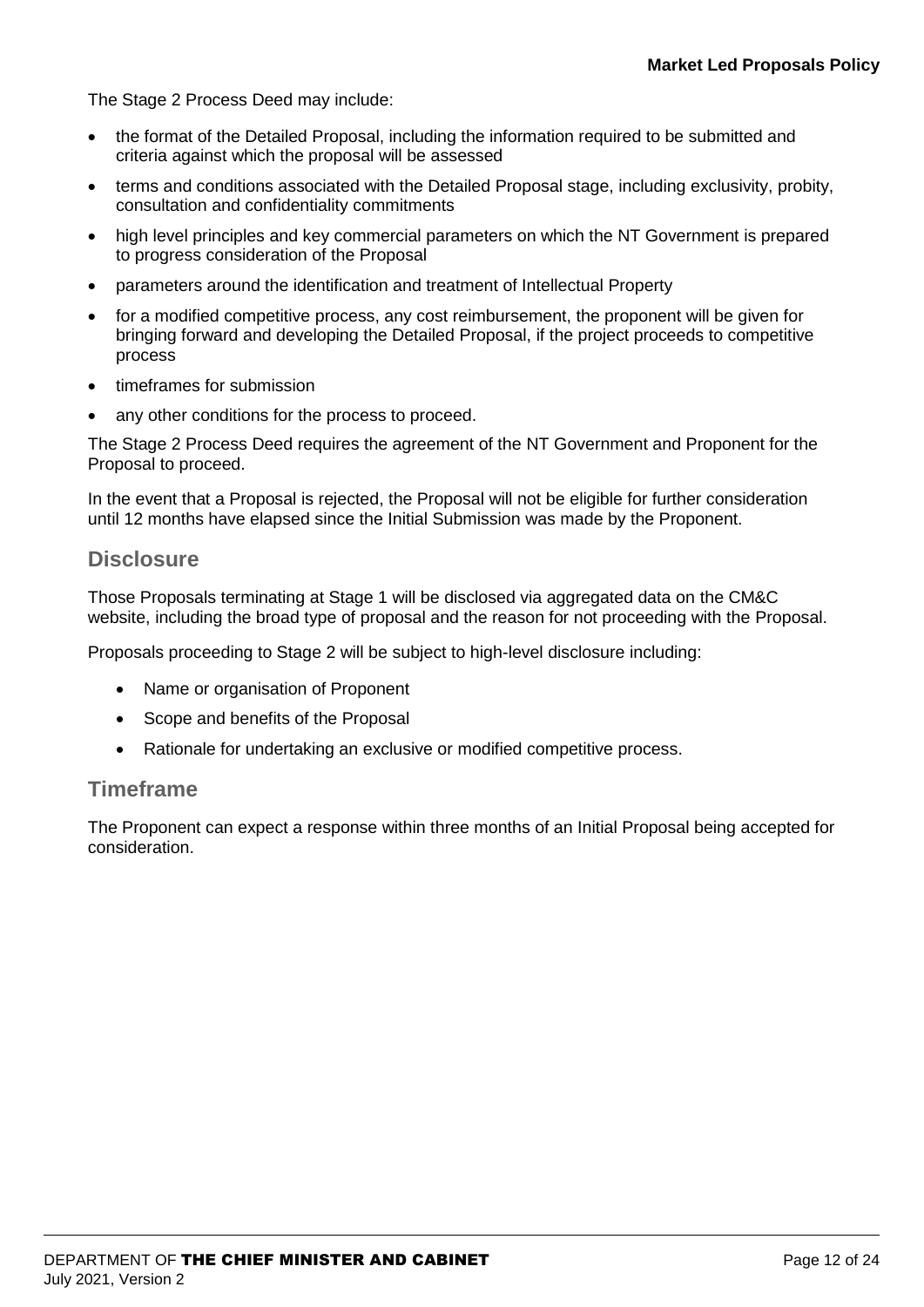# **Stage 2: Detailed Proposal**

## **Overview**

The Proponent is required to submit a Detailed Proposal that clearly articulates detailed project parameters and requirements, including the basis on which it is prepared to contract with the NT Government to deliver the infrastructure, good or service.





## **Proponent responsibilities**

- The Proponent is required to develop a Detailed Proposal that allows for a robust evaluation against the assessment criteria (refer Attachment A for indicative project information requirements).
- Where requested by NT Government, the Proponent will provide additional information to assist in the assessment of the Detailed Proposal.

#### **NT Government responsibilities**

- The SOG Assessment Panel will liaise with the Proponent and relevant NT Government agencies to ensure that all information required to assess the Detailed Proposal has been received.
- The Assessment Panel will assess the Proposal in accordance with the agreed Assessment Criteria.
- JSC COORD will consider the assessment undertaken and make a recommendation to Cabinet.
- Cabinet will determine whether or not to proceed to Stage 3 and the scope of the matters for negotiation.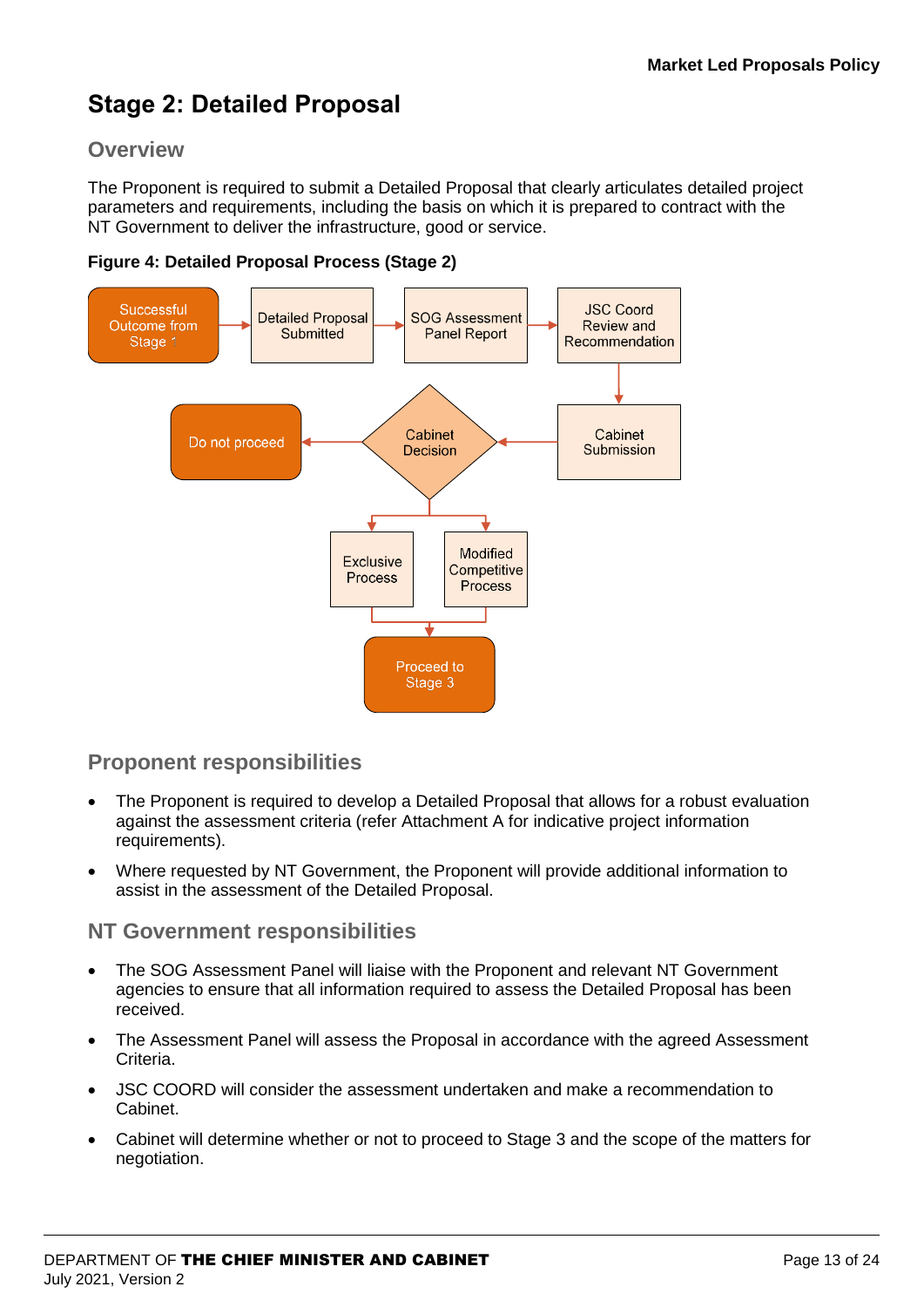#### **Assessment**

The Detailed Proposal will be assessed by the SOG who will make a recommendation to the JSC COORD. The SOG may also engage appropriate expert advisors (e.g. legal, financial and technical) as required.

The JSC COORD will consider the SOG's report and provide a recommendation to Cabinet regarding the Proposal's suitability to proceed to Stage 3.

#### **Assessment Criteria**

The criteria used to assess a Detailed Proposal will be established by the Process Deed entered into by the Proponent at the conclusion of Stage 1.

It is expected that the assessment criteria will generally include those set out below:

#### **1.1 Net Public Benefit**

The Proposal must demonstrate the expected public benefits will exceed the costs associated with supporting the Proposal, including the opportunity cost to NT Government.

#### **1.2 Project Feasibility**

The Proposal must demonstrate that the project is feasible, including consideration of the commercial, financial, legal, regulatory, technical, environmental, social, and practical feasibility of the Proposal.

#### **1.3 Allocation of Risk**

The Proposal must identify key risks and demonstrate that the degree and nature of risks to be accepted by NT Government (if any) is appropriate.

#### **1.4 Capability and Capacity (Exclusive Process)**

The Proposal must demonstrate that the Proponent has the experience, technical expertise, stability and financial capacity to deliver its Proposal within the timeframe outlined in the Proposal.

#### **1.5 Execution Certainty (Exclusive Process)**

The Proposal must be binding and capable of acceptance.

The Proponent may also be requested to provide information on additional items and any other relevant factors as determined by the NT Government.

A guide on the expected requirements can be found at Attachment A.

#### **Outcomes**

Following consideration by the NT Government, the Proponent will be advised of the outcome of the assessment process and any next steps, or that it is not suitable for further consideration.

If the Proposal proceeds:

- for an exclusive process, the NT Government and Proponent will enter negotiations to agree the contractual arrangements to undertake the project including the components that will be subject to a competitive process
- for a modified competitive process, the NT Government will prepare the appropriate documentation and undertake a competitive process to determine the most suitable proposal in accordance with the Stage 2 Process Deed.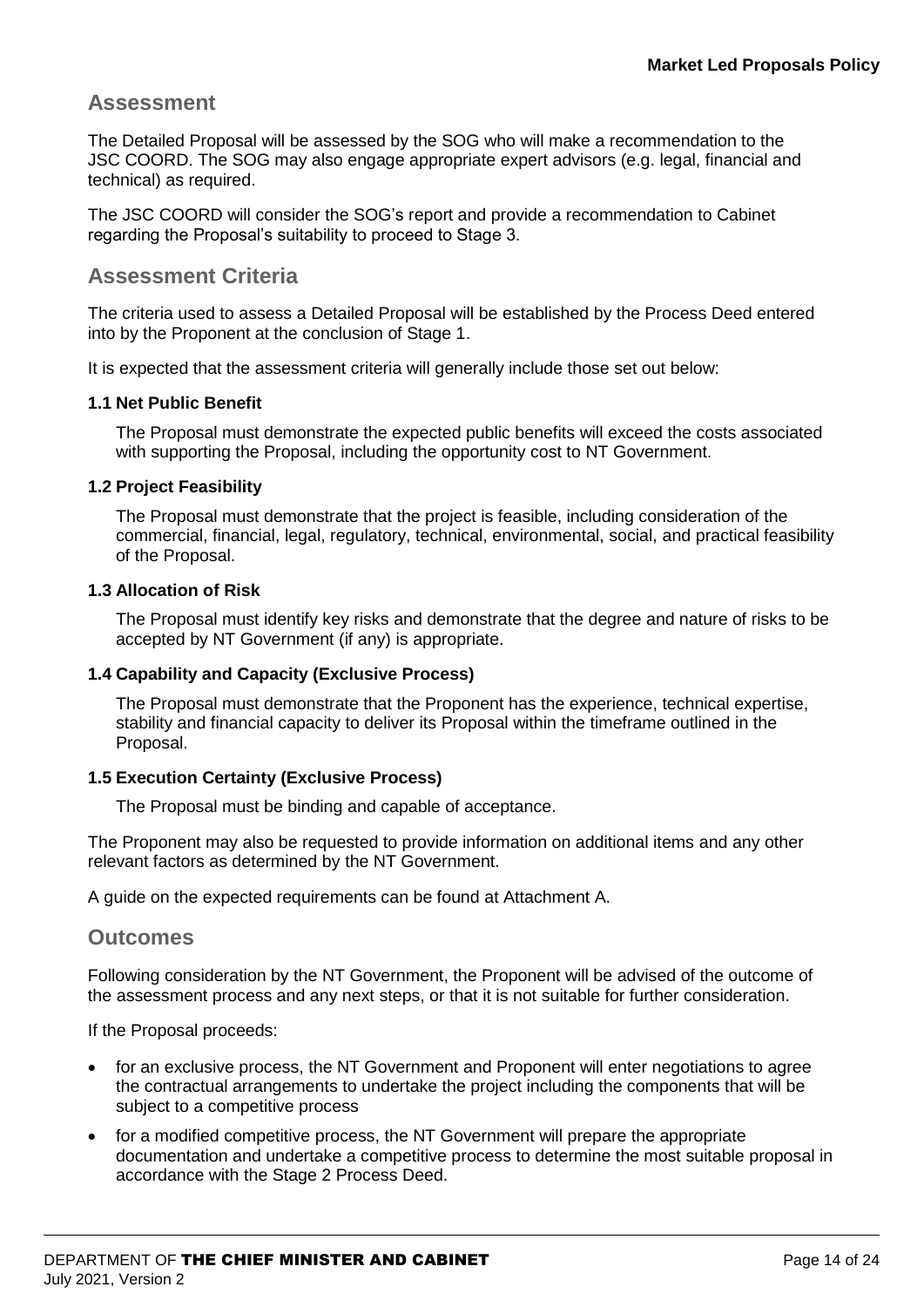The NT Government will review and confirm the confidentiality, communication, negotiation and probity protocols through a Stage 3 Process Deed.

The Stage 3 Process Deed requires the agreement of the NT Government and Proponent for the Proposal to proceed.

In the event that a Proposal is rejected, the Proposal will not be eligible for further consideration by the NT Government until 12 months have elapsed since the Detailed Proposal was made by the Proponent.

#### **Disclosure**

Proposals that do not proceed to Stage 3 will be disclosed on the CM&C website, including the reason for not proceeding with the Proposal.

Proposals proceeding to Stage 3 will have the previously disclosed information updated.

#### **Timeframe**

The anticipated timeframe for the Detailed Proposals stage is four to six months. It is likely that Proposals progressed through an exclusive process will have a shorter timeframe than Proposals progressed via a modified competitive process.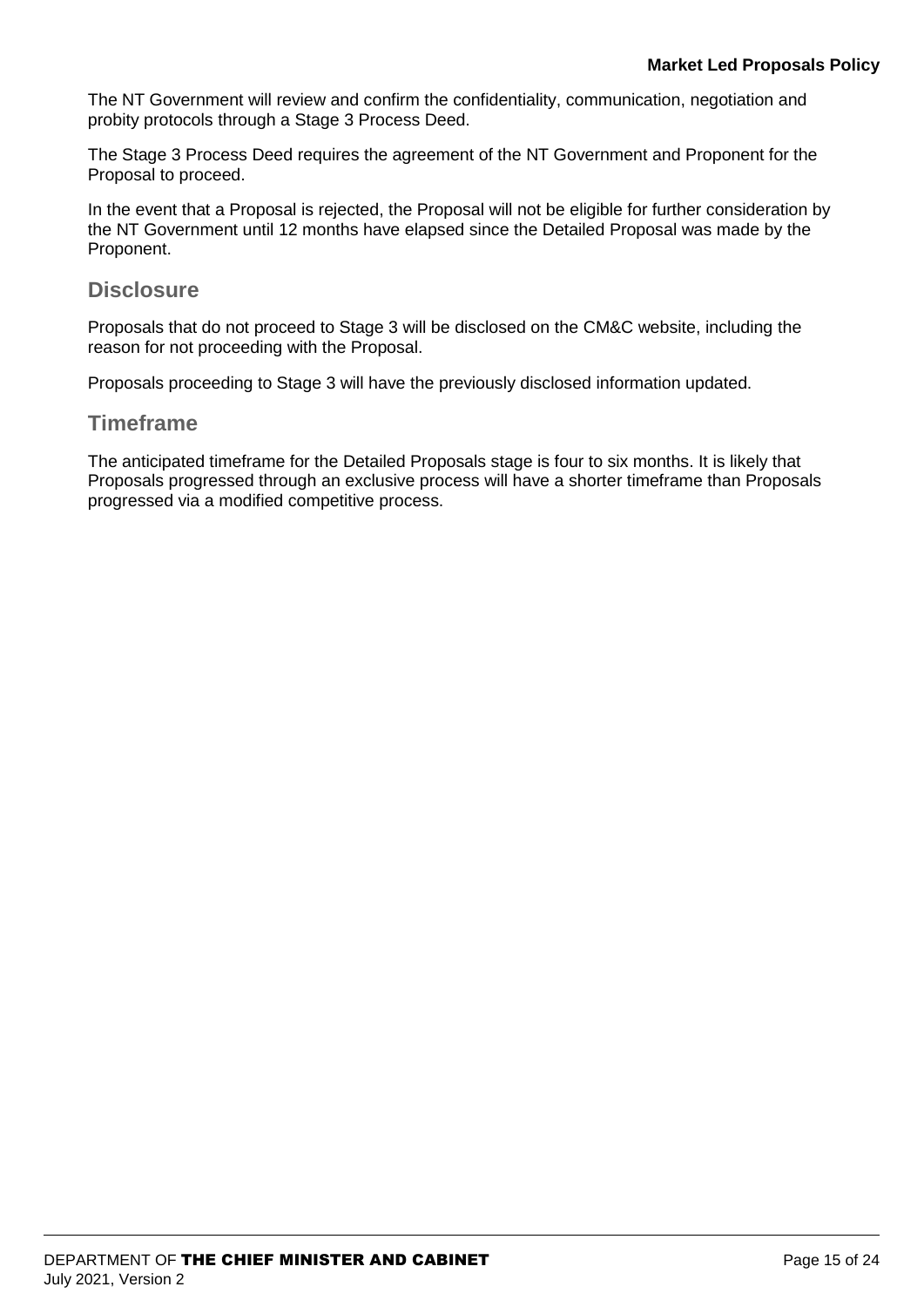# **Stage 3: Development and Negotiation of Final Offer**

#### **Overview**

The Development and Negotiation of Final Offer involves the NT Government and the Proponent entering into negotiations to agree the contractual arrangements to undertake the project including the components (if any) that will be subject to a competitive process.

#### **Proponent responsibilities**

Participate in the negotiation process in accordance with the Stage 3 Process Deed.

#### **NT Government responsibilities**

- Prepare the draft contractual documentation reflecting its legal and commercial principles, and the requirements and outcomes to be achieved in the Detailed Proposal as accepted by the NT Government under Stage 2, for the Proponent to review and comment.
- Advise the Proponent of its proposed timeframe for the negotiation stage and use best endeavours to achieve contractual close within these timeframes.

#### **Outcomes**

At the conclusion of negotiations, the NT Government may decide to accept the terms of the final binding offer and execute the contract, or not accept the final binding offer at which time the Market-Led Process concludes.

Negotiations and contract conditions will be on terms and reflect a risk allocation that **is** acceptable to NT Government.

In the event that a final binding offer is not accepted, the Proposal will not be eligible for further consideration by the NT Government until 12 months have elapsed since negotiations between the NT Government and the Proponent ceased.

#### **Disclosure**

Proposals that do not reach contractual close will be disclosed on the CM&C website, including the reason for not proceeding with the Proposal.

Proposals proceeding to contractual close will have a project summary published, providing an overview of:

- NT Government's rationale for progressing the project as a Market-led Proposal
- the process undertaken to reach contractual close, including the assessment process, governance arrangements and compliance with probity principles
- the economic, social and environmental impact of the project and the value for money received for the NT Government's contribution to the project
- the allocation of key project risks.

#### **Timeframe**

The timeframe for Stage 3 will depend on the delivery process adopted, however will be set out in the Stage 3 Process Deed.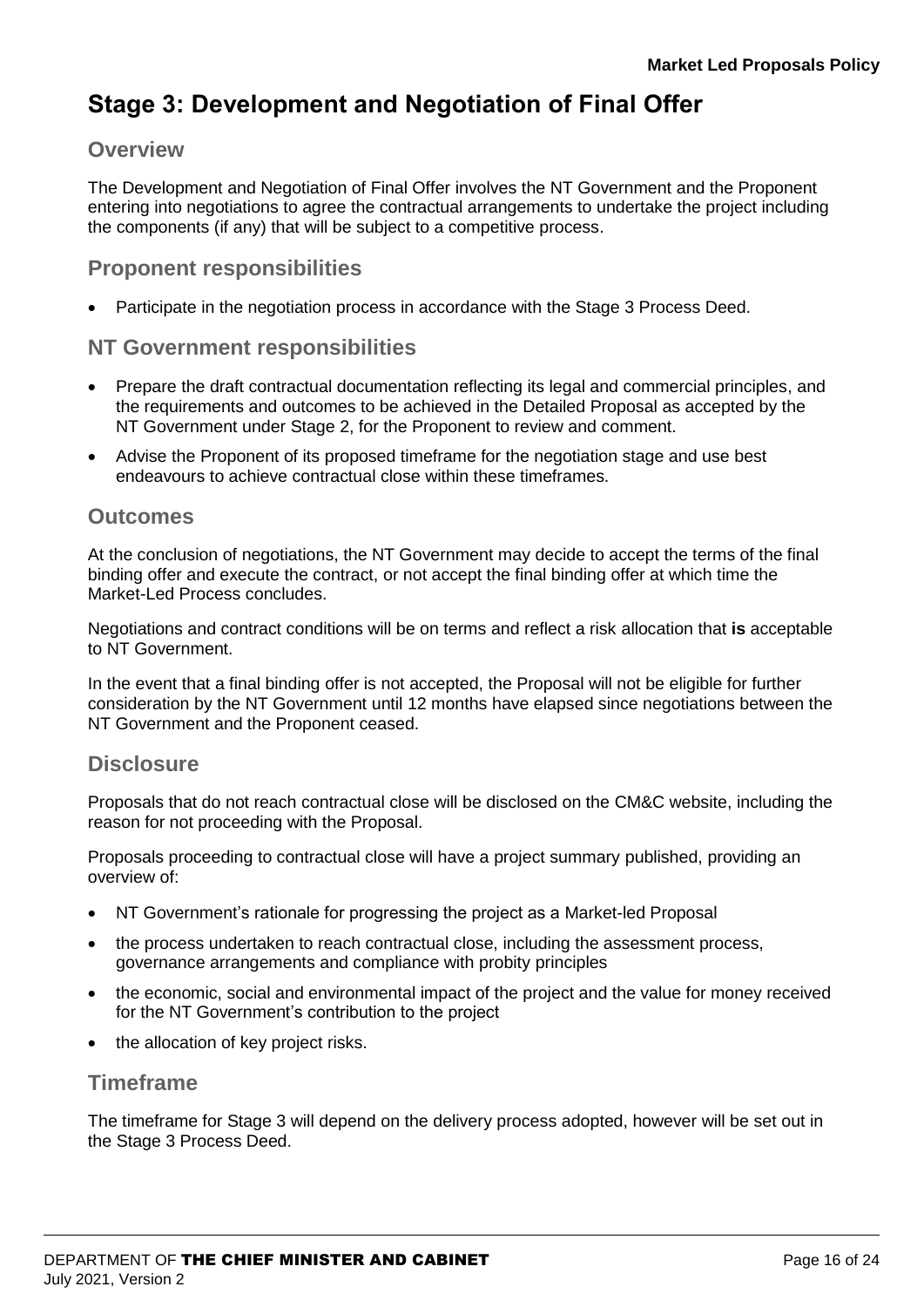#### **Example of Modified Competitive Process**

A large energy consumer located in a remote town in the Northern Territory put forward a Proposal to supply power to itself and the town using renewable energy at a lower cost than if the NT Government needed to supply energy to the town only. The Proposal includes the use of a new technology that the company has specific access to.

The Proposal has unique and innovative elements – including the Intellectual Property in the form of the new technology along with the unique ability to deliver the project due to their significant position in the town. However, the idea and outcome being delivered is not unique. As such, an Exclusive Process is unlikely to be justified under the MLPP.

The Northern Territory Government would seek to conduct a Modified Competitive Process to quickly determine the capacity of the market to deliver similar outcomes at similar levels of risk and cost.

The Northern Territory Government would protect any Intellectual Property of the Proponent.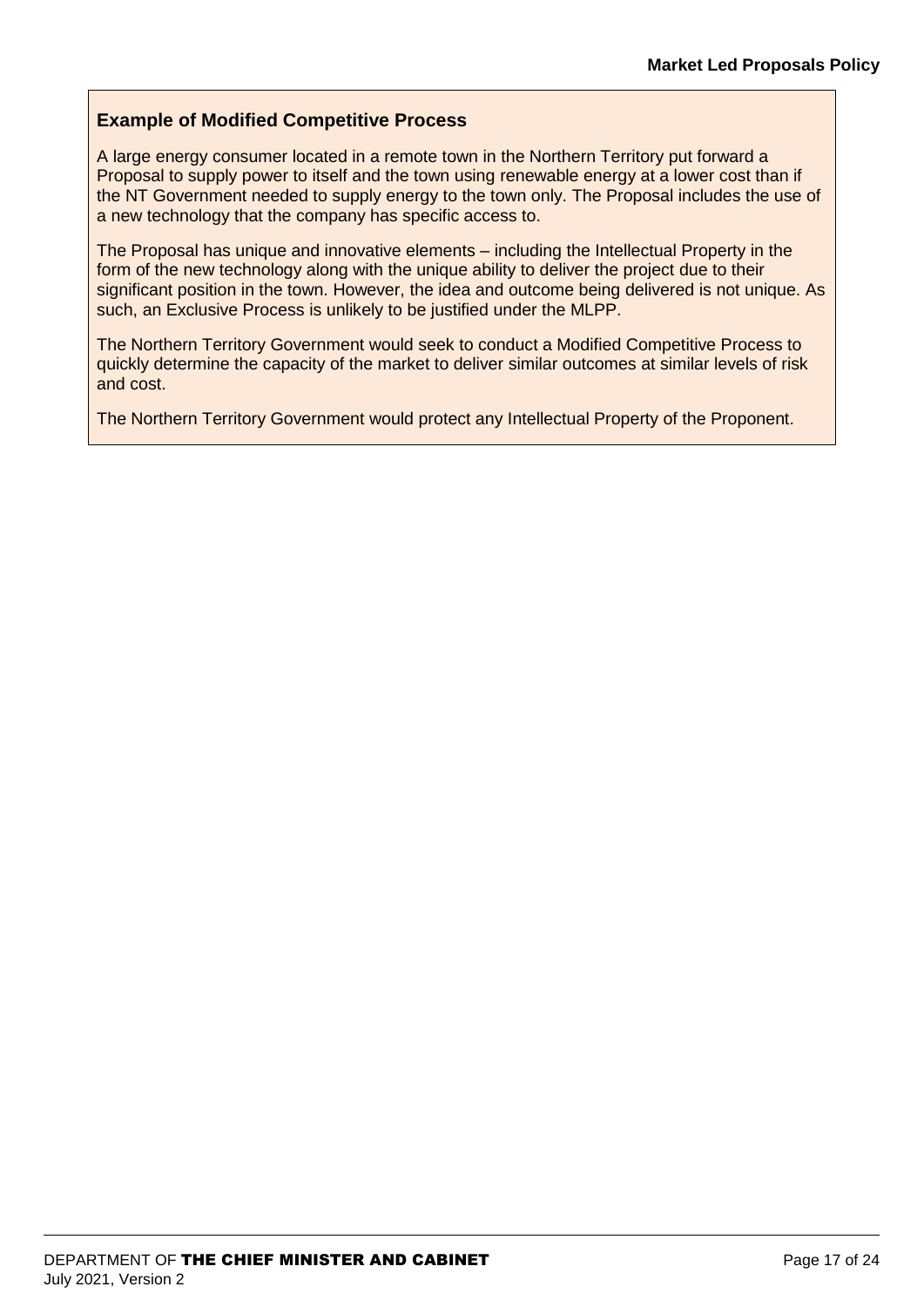# **Terms and Conditions**

## **Confidentiality**

The NT Government will be entitled to retain all Proposals and all correspondence and other materials received from the Proponent.

All documents and information provided by the Proponent will be maintained in accordance with probity protocols and requirements. The documentation and information provided will be held in confidence, except where disclosure is required for the purpose of compliance with NT Government reporting or audit requirements, or by law.

Information contained in Market-Led Proposals will be treated as commercial in confidence and the assessment process will be undertaken accordingly.

## **Intellectual Property**

Intellectual Property is defined as inventions, original designs and practical applications of ideas protected by statute law through copyright, patents, registered designs, trade secrets, and other confidential information protected against unlawful disclosure by common law and through additional contractual obligations such as confidentiality agreements.

It is a condition of submitting a Proposal that the whole or any portions of the Proposal may be used or reproduced in connection with the relevant assessment process. The Proponent must also identify what it considers to be Intellectual Property and the reason why it should be classified as such.

The NT Government and its agencies will use reasonable endeavours to protect genuine Intellectual Property of the Proponent.

The NT Government will recognise the need to protect the Proponent's Intellectual Property in the terms and conditions under which the NT Government and Proponent agree to submit a Detailed Proposal at Stage 2.

Where the NT Government chooses not to proceed with a Proposal and wishes to use the Proponent's Intellectual Property, the Proponent will be entitled to reasonable compensation subject to NT Government agreement. If an agreement cannot be reached, the NT Government will not use the Intellectual Property as part of any subsequent NT Government-led process.

A good idea is not Intellectual Property. For example, the concept of a driverless bus service between key business hubs or a driverless interactive hop on hop off vehicle service between tourist attractions, while offering a different and potentially innovative approaches to resolving traffic issues or providing new tourism experiences, would likely not be considered to be Intellectual Property, unless specific driverless bus or vehicle proprietary technologies are required to deliver project outcomes.

#### **Costs**

Costs and expenses incurred by the Proponent associated with the development, preparation and submission of a Proposal, including but not limited to attendance at meetings, discussions, etc. as well as providing any information required by the NT Government will be borne entirely and exclusively by the Proponent.

#### **Submission and Assessment**

The NT Government may, at any stage and without giving reasons, decide not to proceed to any subsequent stage or to contract execution.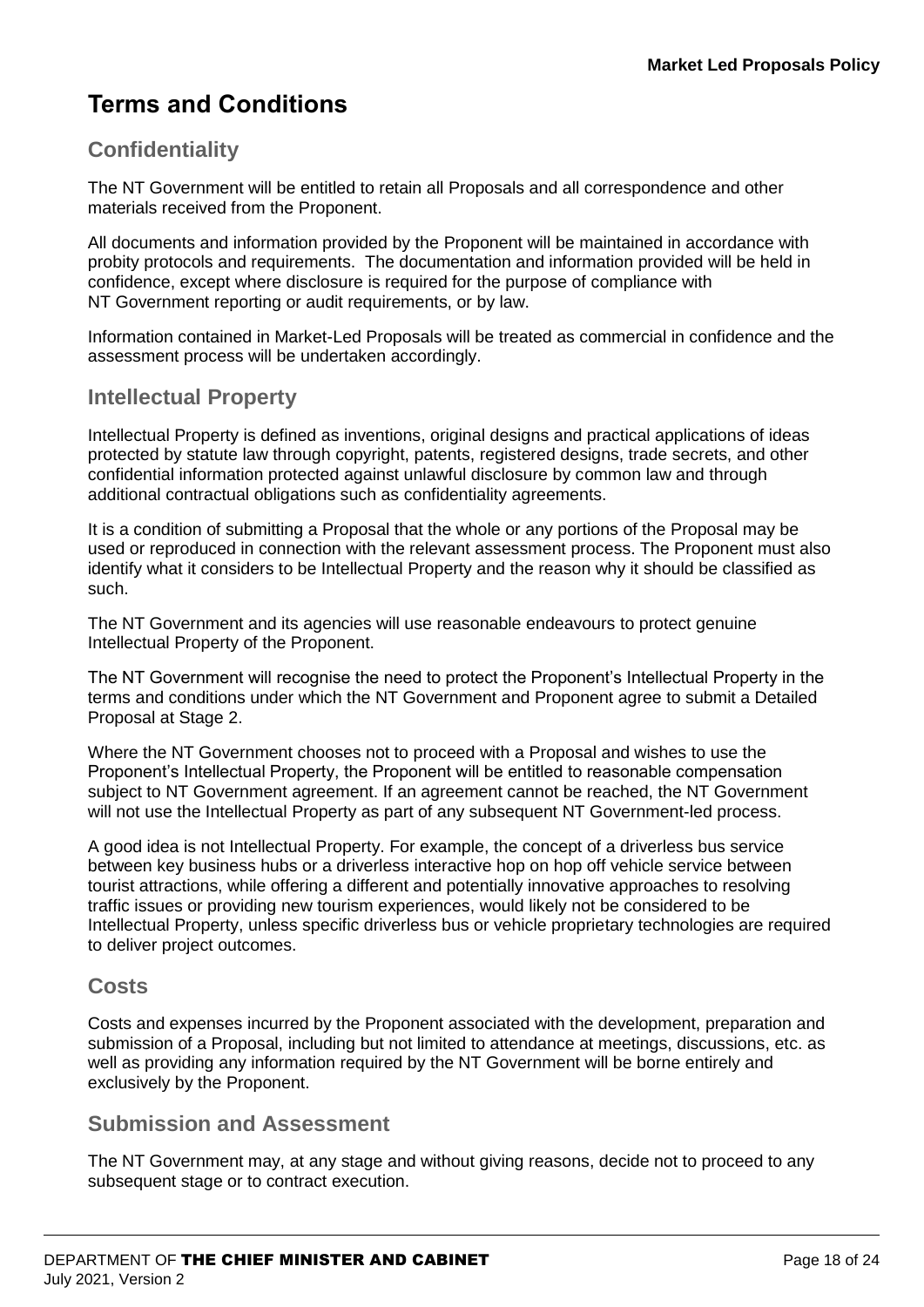Proponents must not make an approach to Ministers or other NT Government staff (other than the contact for the purpose of the Proposal) during the process. An approach to Ministers or other NT Government staff may result in exclusion from further consideration under this process.

## **Delivery**

The process to progress MLPs and the scope of any negotiations will be in accordance with this Policy, will be subject to strict protocols, and will not give rise to any right or expectation by the Proponent that NT Government will proceed to any subsequent stage or enter into a contractual relationship.

## **Probity**

NT Government seeks to conduct its commercial dealings with integrity. As a key element of governance, the assessment of Market-Led Proposals will be conducted in a fair, open, transparent manner with an accountable decision making process. The probity, rigour and robustness of NT Government public sector processes will be applied to all stages of assessment, decision making and contract finalisation.

The NT Government may decide, at its sole discretion, to appoint a Probity Advisor during some or all of the stages of the Market-Led Proposal assessment process.

## **Conflicts of Interest**

Proponents are required to declare any potential or actual conflicts of interest during NT Government's consideration of a Proposal or any subsequent negotiations.

#### **Consultation**

Proposals will be subject to stakeholder, community, and public consultation as required and relevant to the nature of the Proposal.

#### **Procurement Act**

The NT Government is bound by the *Procurement Act* in all procurement activities. Where a Market-Led Proposal or part of it is a supply for the purposes of the *Procurement Act*, NT Government must apply the Procurement Principles and follow the mandatory requirements, which may include seeking exemptions where justified and defensible.

#### **Information Act**

All Proposals received under the Market-Led Proposals Policy will be treated as commercial in confidence.

Freedom of information provisions under the *Information Act (NT)* will apply to Proponents and NT Government's consideration of Proposals, unless exempt under the *Information Act (NT)*.

## **Local Industry Participation and Aboriginal Training and Employment**

The NT Government is committed to supporting local Northern Territory businesses. Proposals proceeding to Stage 2 will be required to outline how the local workforce will benefit from the Proposal and the opportunities it provides for local industry participation.

Where possible, the Proposal should also outline any steps that will be taken to increase Aboriginal participation and local suppliers in contract delivery.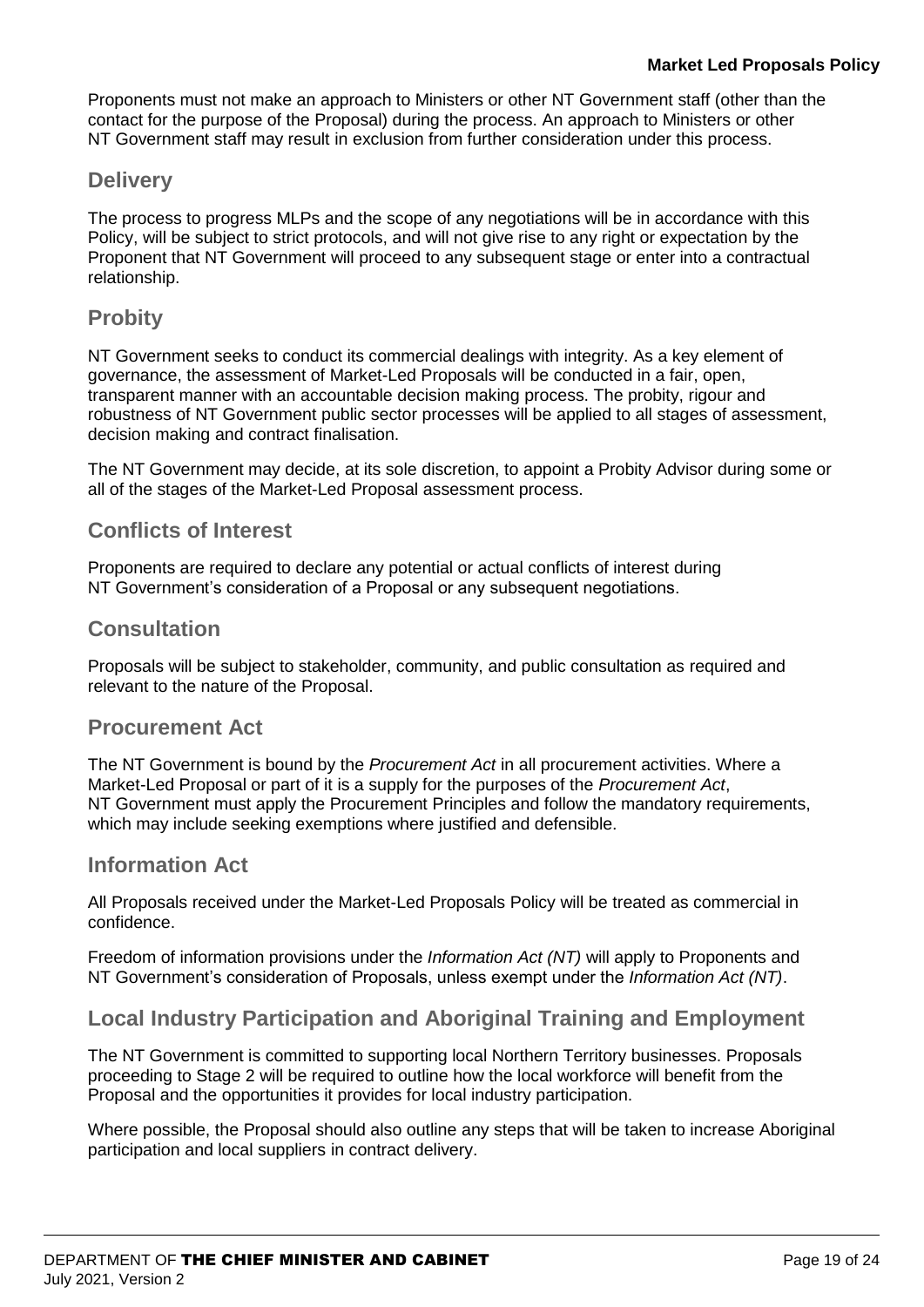# **Submission Checklist**

Information to be included by the Proponent when submitting a Market-Led Proposal is provided below.

**Stage 1: Initial Proposal Requirements**

#### **General information**

Proposals must clearly identify:

- Organisation name and type (including ABN and the legal entity of the company)
- Contact details for evaluation purposes
- Any potential or actual conflicts of interest
- Title and abstract of Proposal
- Proprietary data relevant to the Proposal
- Total estimated Proposal value
- Proposed delivery process

| <b>Criteria</b>                                                                                                                                                 | <b>Key Requirements</b>                                                                                                                                         |  |
|-----------------------------------------------------------------------------------------------------------------------------------------------------------------|-----------------------------------------------------------------------------------------------------------------------------------------------------------------|--|
| <b>Proposal Merit</b>                                                                                                                                           |                                                                                                                                                                 |  |
| <b>1.1.1 NT Government Priority</b>                                                                                                                             |                                                                                                                                                                 |  |
| The Initial Proposal must be<br>consistent with NT<br>Government's strategic<br>priorities and plans and<br>satisfy a genuine<br>community or economic<br>need. | Addresses a clear service or project need                                                                                                                       |  |
|                                                                                                                                                                 | Outcomes to be delivered under the Proposal are not<br>currently being considered as part of a NT Government<br>process, or have not been considered previously |  |
|                                                                                                                                                                 | Aligns with relevant NT Government policy and budget<br>priorities                                                                                              |  |
| 1.1.2 Net Public Benefit                                                                                                                                        |                                                                                                                                                                 |  |
| The Initial Proposal must<br>demonstrate that the                                                                                                               | Identifies the likely benefits and costs of the Proposal<br>(including the economic, social and environmental impacts)                                          |  |
| expected public benefits will<br>exceed the costs<br>associated with NT                                                                                         | Clearly articulates how the Proposal will benefit the Northern<br>Territory (including any innovative elements)                                                 |  |
| Government supporting the<br>Proposal, including                                                                                                                | Demonstrates that the proposal is superior to other options<br>for NT Government to achieve the stated benefits                                                 |  |
| opportunities foregone.                                                                                                                                         | Clearly identifies the benefits and costs for impacted<br>stakeholders                                                                                          |  |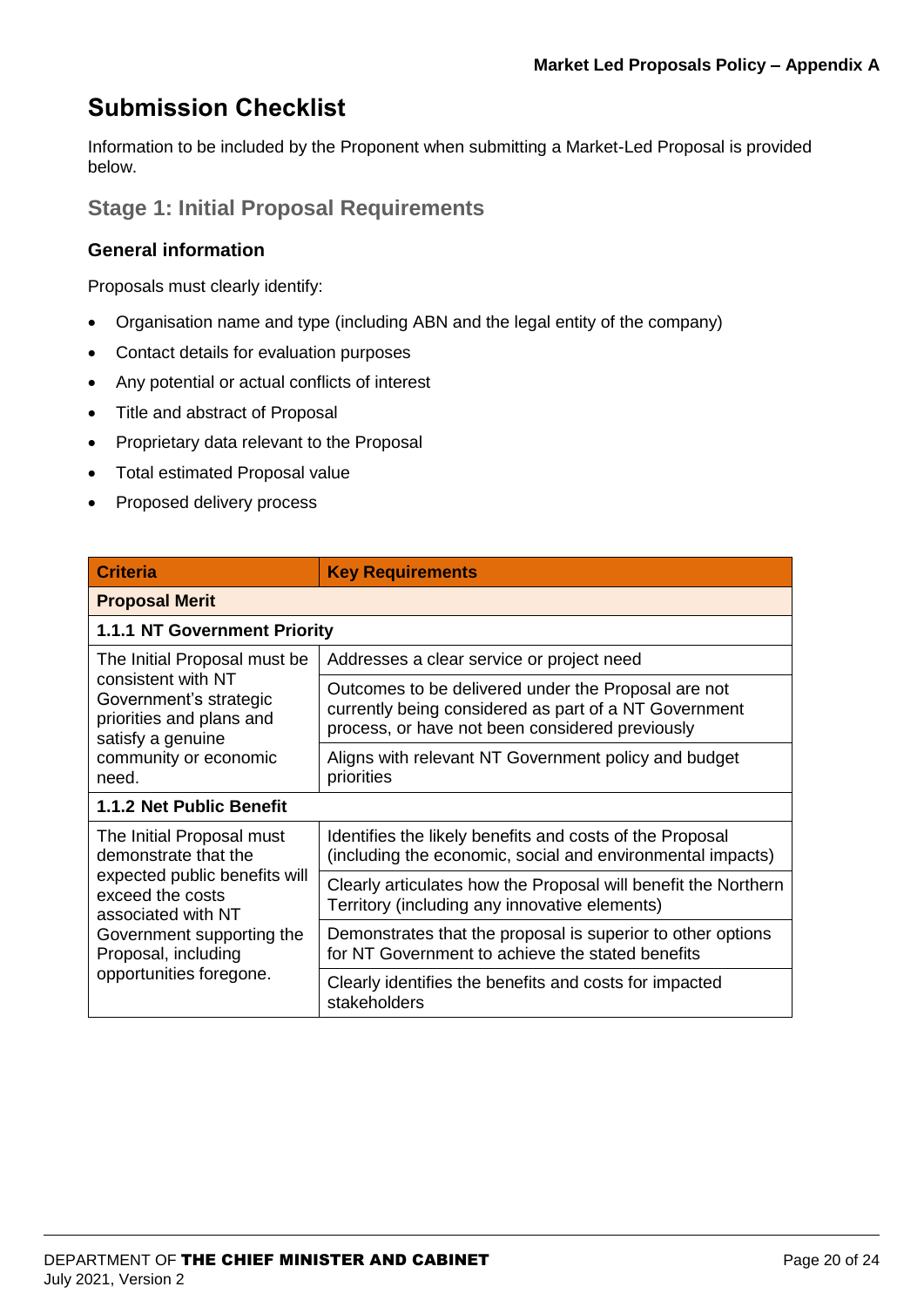| <b>Criteria</b>                                                                                                                                                                                                                   | <b>Key Requirements</b>                                                                                                                                                                                             |
|-----------------------------------------------------------------------------------------------------------------------------------------------------------------------------------------------------------------------------------|---------------------------------------------------------------------------------------------------------------------------------------------------------------------------------------------------------------------|
| 1.1.3 - Project Feasibility                                                                                                                                                                                                       |                                                                                                                                                                                                                     |
| The Initial Proposal must<br>demonstrate how the<br>commercial viability of the<br>project will be achieved,<br>including the level of<br>NT Government support<br>required.                                                      | The Proposal includes consideration of financial, legal,<br>regulatory, technical, environmental, social, and practical<br>feasibility of the Proposal                                                              |
|                                                                                                                                                                                                                                   | The Proposal outlines any unique position or advantage, or<br>ownership of strategic assets that significantly improves the<br>commercial viability of the Proposal or outcomes to the NT<br>Government, including: |
|                                                                                                                                                                                                                                   | rights under an existing contract<br>$\bullet$<br>ownership of land, technology or software, or<br>$\bullet$<br>exclusive access to or control over strategic assets.                                               |
| <b>Delivery Approach</b>                                                                                                                                                                                                          |                                                                                                                                                                                                                     |
| 1.2.1 Allocation of Risk                                                                                                                                                                                                          |                                                                                                                                                                                                                     |
| The Initial Proposal must<br>identify key risks and<br>demonstrate that the<br>degree and nature of risks<br>to be accepted by NT<br>Government are<br>appropriate and acceptable.                                                | The Proposal clearly identifies the key risks and how the<br>risks are proposed to be managed                                                                                                                       |
|                                                                                                                                                                                                                                   | The Proposal clearly identifies what risks are proposed to be<br>borne by the NT Government and its agencies                                                                                                        |
| 1.2.2 Capability and Capacity                                                                                                                                                                                                     |                                                                                                                                                                                                                     |
| The Initial Proposal must<br>demonstrate that the<br>Proponent has the<br>experience, technical<br>expertise, stability and<br>financial capacity to deliver<br>its Proposal within the<br>timeframe outlined in the<br>Proposal. | The Proposal includes the proposed financial, contractual<br>and commercial strategies                                                                                                                              |
|                                                                                                                                                                                                                                   | The Proposal includes evidence that the Proponent has<br>sufficient financial and technical capacity to deliver the<br>Proposal                                                                                     |
|                                                                                                                                                                                                                                   | The Proposal includes examples of previous projects<br>delivered as proof of capacity                                                                                                                               |
| <b>1.2.3 Delivery Process</b>                                                                                                                                                                                                     |                                                                                                                                                                                                                     |
| The unique and innovative<br>elements of the Initial<br>Proposal must justify an<br>exclusive or modified<br>competitive process.                                                                                                 | The Proposal details any unique approaches to manage<br>significant project risks that warrants the use of the<br>proposed delivery process                                                                         |
|                                                                                                                                                                                                                                   | The Proposal details the experience and capacity of the<br>Proponent which warrants the use of the proposed delivery<br>process                                                                                     |
|                                                                                                                                                                                                                                   | The Proposal incorporates unique ideas or Intellectual<br>Property to deliver a commercially viable Proposal                                                                                                        |
|                                                                                                                                                                                                                                   | The Proposal outlines how competition will be incorporated<br>into the proposal to maximise value-for-money for the<br><b>NT Government</b>                                                                         |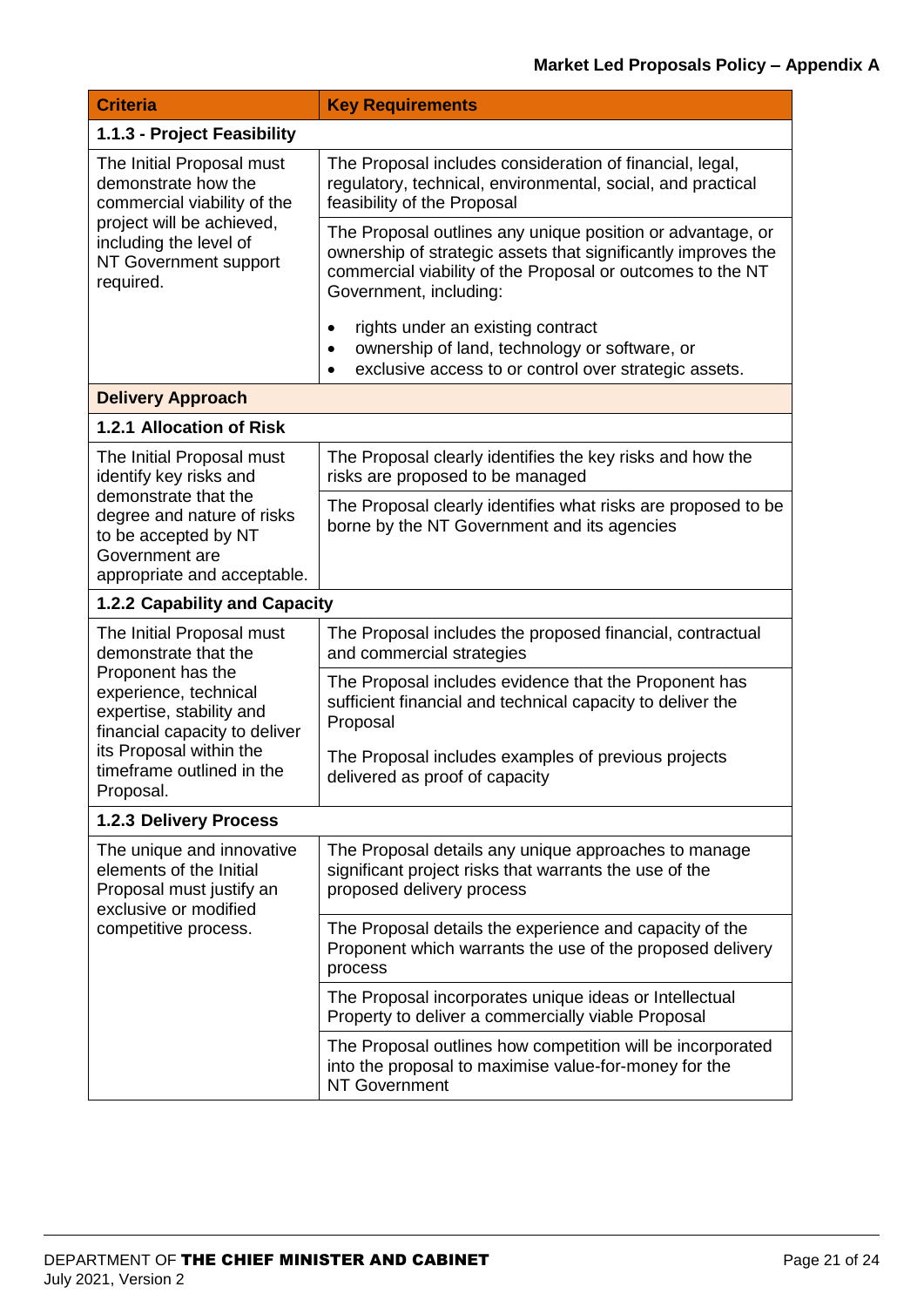# **Stage 2: Detailed Proposal Requirements**

While the following provides a guide, additional information may be requested on a case-by-case basis.

| <b>Criteria</b>                                                                                                                                                                                       | <b>Key Requirements</b>                                                                                                                                                                                                                                                            |  |
|-------------------------------------------------------------------------------------------------------------------------------------------------------------------------------------------------------|------------------------------------------------------------------------------------------------------------------------------------------------------------------------------------------------------------------------------------------------------------------------------------|--|
| <b>Net Public Benefit</b><br>2.1                                                                                                                                                                      |                                                                                                                                                                                                                                                                                    |  |
| The Detailed Proposal must<br>demonstrate the expected<br>public benefits will exceed<br>the costs associated with<br>supporting the Proposal,<br>including the opportunity<br>cost to NT Government. | The Proposal includes the expected whole of life net<br>economic benefit/costs of the Proposal to the Northern<br><b>Territory</b>                                                                                                                                                 |  |
|                                                                                                                                                                                                       | The expected financial benefits/costs to the NT Government<br>(including legislative, financial, or the use of Territory assets<br>and land) have been quantified in the Proposal                                                                                                  |  |
|                                                                                                                                                                                                       | The Proposal considers the economic, financial, social and<br>environmental impacts to the Northern Territory                                                                                                                                                                      |  |
|                                                                                                                                                                                                       | The Proposal includes details on the contribution required<br>by the NT Government and how this might be repaid (either<br>directly or indirectly through reduced costs or increased<br>benefits to the NT Government), and the range of potential<br>outcomes                     |  |
| 2.2<br><b>Project Feasibility</b>                                                                                                                                                                     |                                                                                                                                                                                                                                                                                    |  |
| The Detailed Proposal must<br>demonstrate that the project<br>is feasible, including                                                                                                                  | The Proposal includes a detailed financial model along with<br>the key assumptions used that demonstrates the financial<br>viability and bankability of the project                                                                                                                |  |
| consideration of the<br>commercial, financial, legal,<br>regulatory, technical,<br>environmental, social, and<br>practical feasibility of the<br>Proposal.                                            | The Proposal demonstrates the technical feasibility of the<br>proposal including the management of any environmental<br>and social impacts                                                                                                                                         |  |
|                                                                                                                                                                                                       | The Proposal clearly identifies the required level of financial<br>support from the NT Government for the project to be<br>commercially feasible, and any other approvals processes<br>that may be needed to progress the Proposal (such as<br>environmental regulatory approvals) |  |
| 2.3<br><b>Allocation of Risks</b>                                                                                                                                                                     |                                                                                                                                                                                                                                                                                    |  |
| The Detailed Proposal must<br>identify key risks and                                                                                                                                                  | The Proposal clearly identifies what the key risks are and<br>how they are proposed to be managed                                                                                                                                                                                  |  |
| demonstrate that the<br>degree and nature of risks<br>to be accepted by the<br>NT Government is<br>appropriate.                                                                                       | The Proposal clearly identifies what will be required of the<br>NT Government and its agencies to implement the Proposal                                                                                                                                                           |  |
|                                                                                                                                                                                                       | The Proposal clearly identifies any direct/indirect costs or<br>risks that may inhibit the delivery of the Proposal                                                                                                                                                                |  |
| <b>Capability and Capacity*</b><br>2.4                                                                                                                                                                |                                                                                                                                                                                                                                                                                    |  |
| The Detailed Proposal must<br>demonstrate that the                                                                                                                                                    | The Proposal includes the proposed financial, contractual<br>and commercial strategies to deliver the Proposal                                                                                                                                                                     |  |
| Proponent has the<br>experience, technical<br>expertise, stability and<br>financial capacity to deliver<br>its Proposal within the<br>proposed timeframe.                                             | The Proposal includes evidence that the Proponent has<br>sufficient financial and technical capacity to deliver the<br>Proposal                                                                                                                                                    |  |
|                                                                                                                                                                                                       | The Proposal includes examples of previous projects<br>delivered as proof of capacity                                                                                                                                                                                              |  |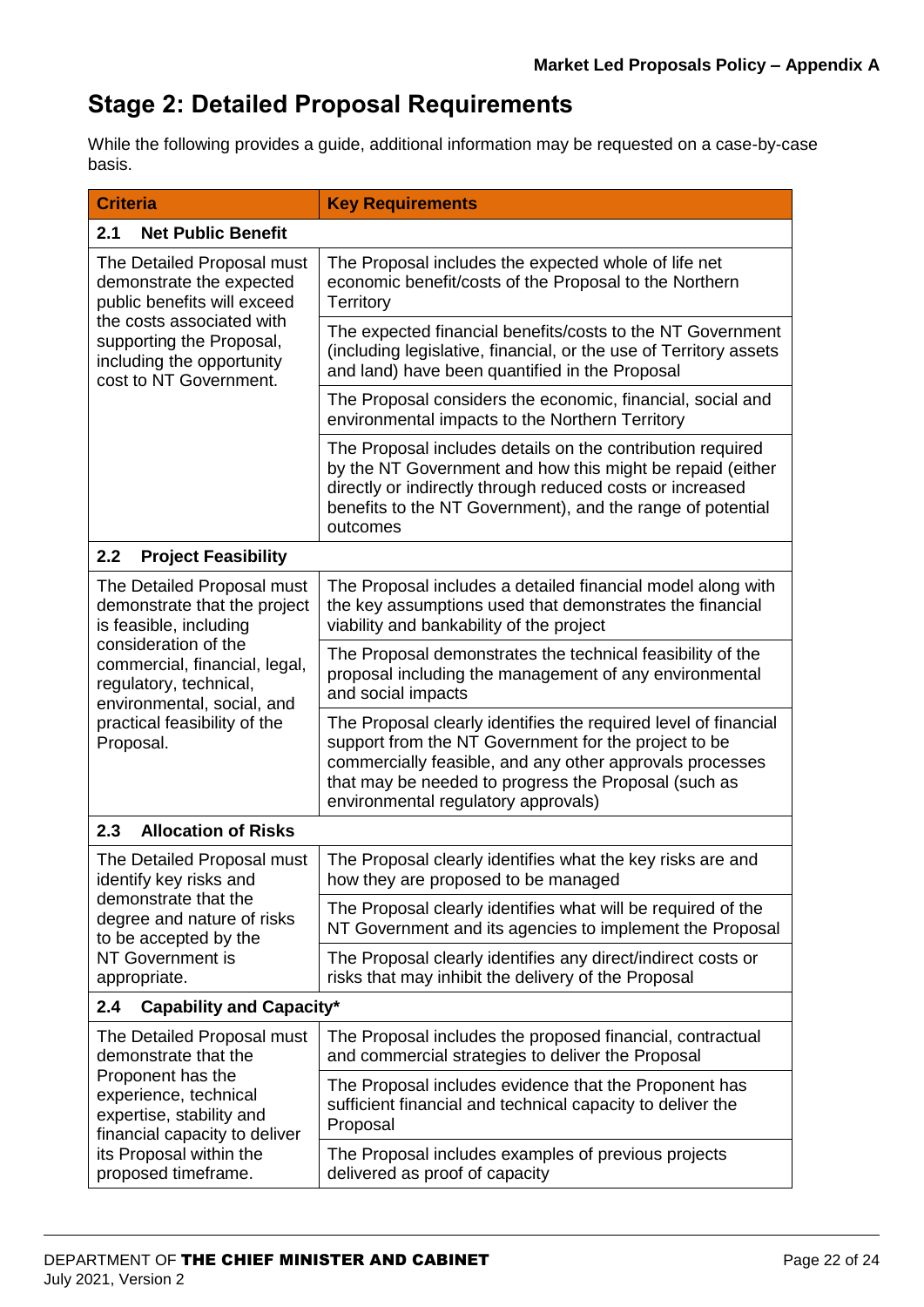| <b>Criteria</b>                                                        | <b>Key Requirements</b>                                                                                    |
|------------------------------------------------------------------------|------------------------------------------------------------------------------------------------------------|
| <b>Execution Certainty*</b><br>2.5                                     |                                                                                                            |
| The Detailed Proposal must<br>be binding and capable of<br>acceptance. | The Proposal is capable of acceptance                                                                      |
|                                                                        | Conditions precedents to be met for the Proposal to be<br>executed are reasonable and able to be achieved. |
|                                                                        | The Proponent's genuine Intellectual Property has been<br>clearly identified                               |

\*Required for Exclusive Process only